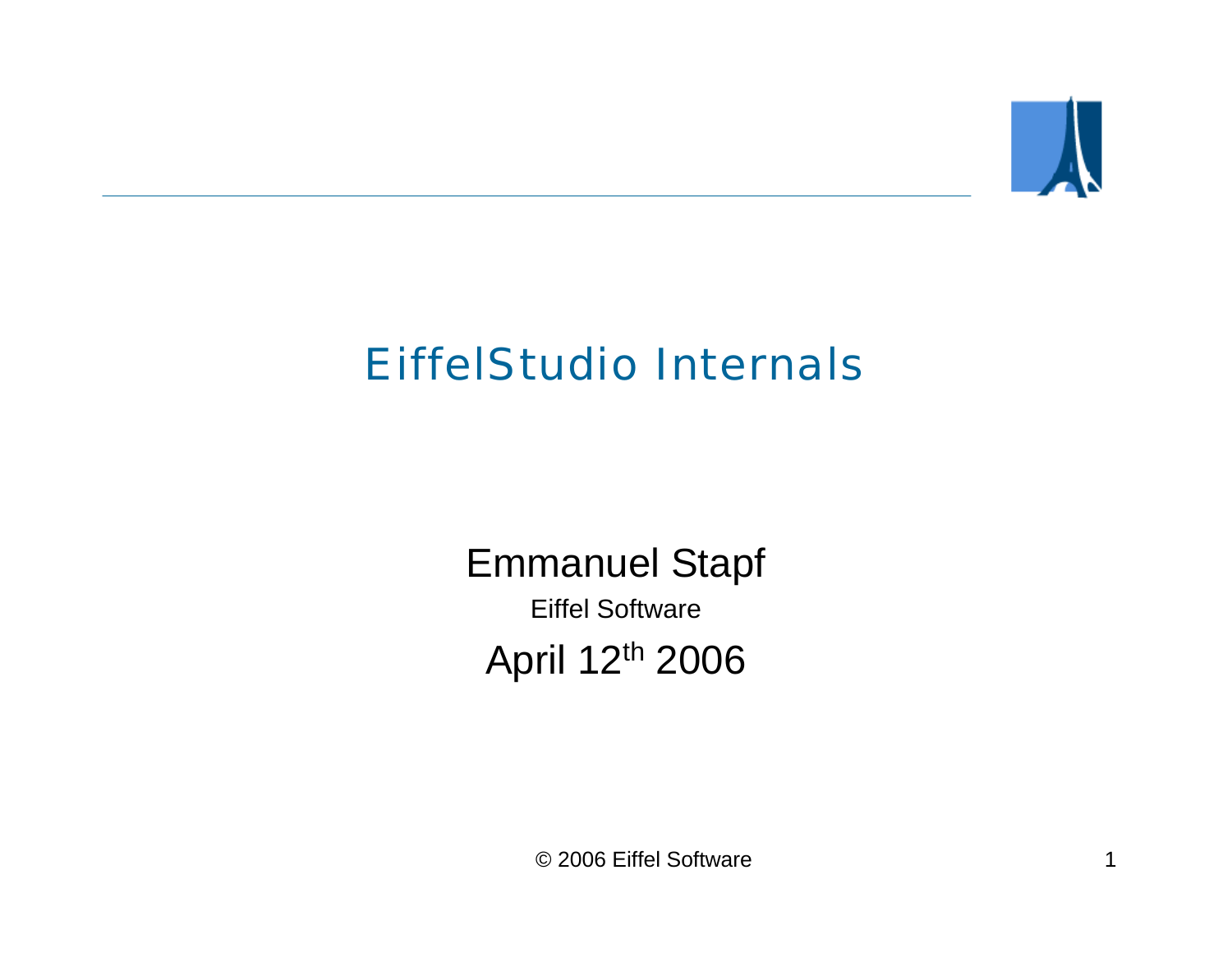# Overview of EiffelStudio

- **EiffelStudio by numbers**
- General overview
- Compiler
	- Validation
	- Code generation
- User interface EiffelStudio
- $\bullet$ **Repository**
- $\bullet$ Runtime
- **•** Projects
- $\bullet$ Q&A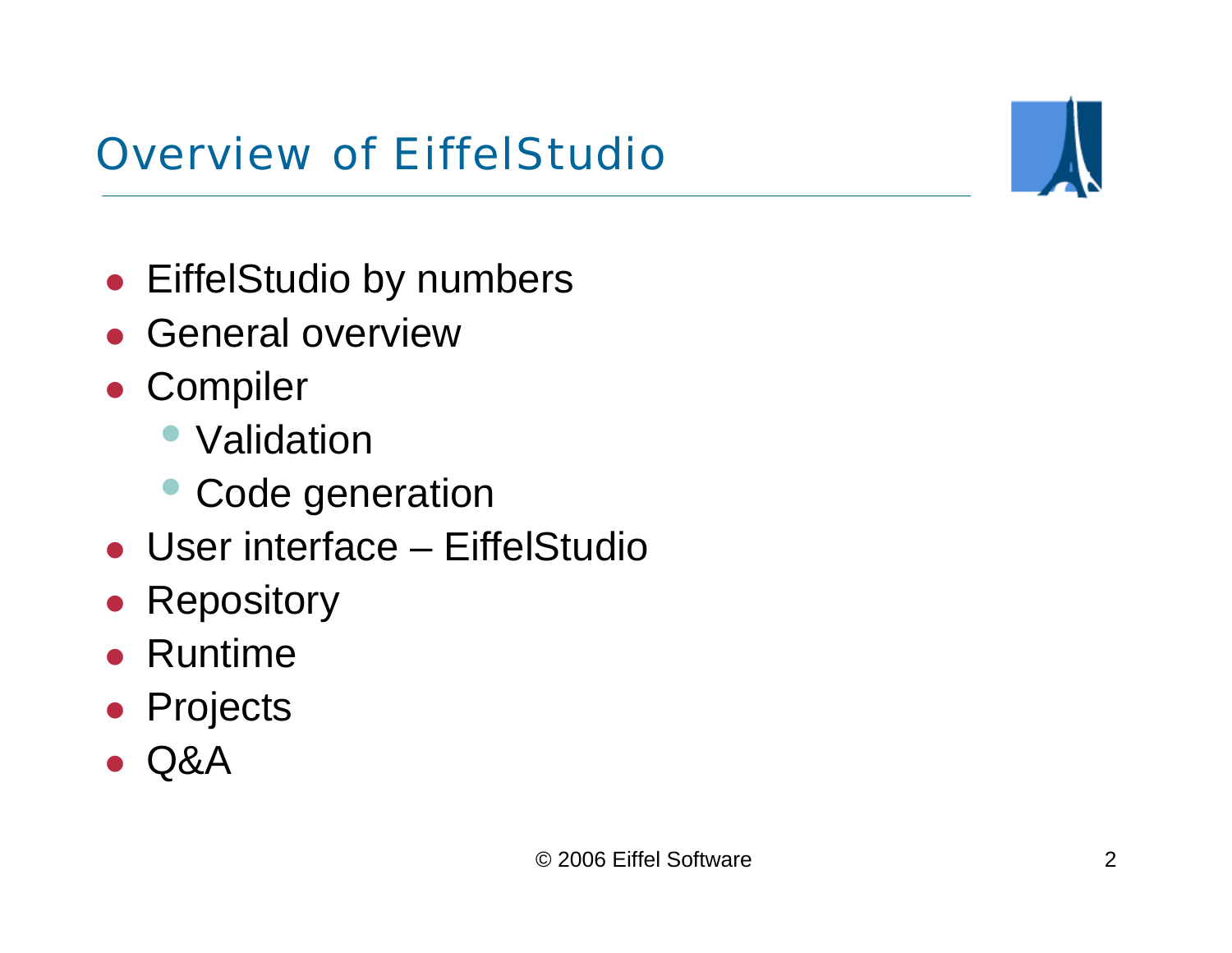# • Full graphical IDE:

• Command-line compiler only:

 $\bullet$ 4200 classes (1100 for libraries)

• 2100 classes (460 for libraries)

 $\bullet$ 980 000 lines of code (280 000 for libraries)

440 000 lines of code (120 000 for libraries)

• C code:

 $\bullet$ 

 $\bullet$ 100 000 lines of code

# A few numbers

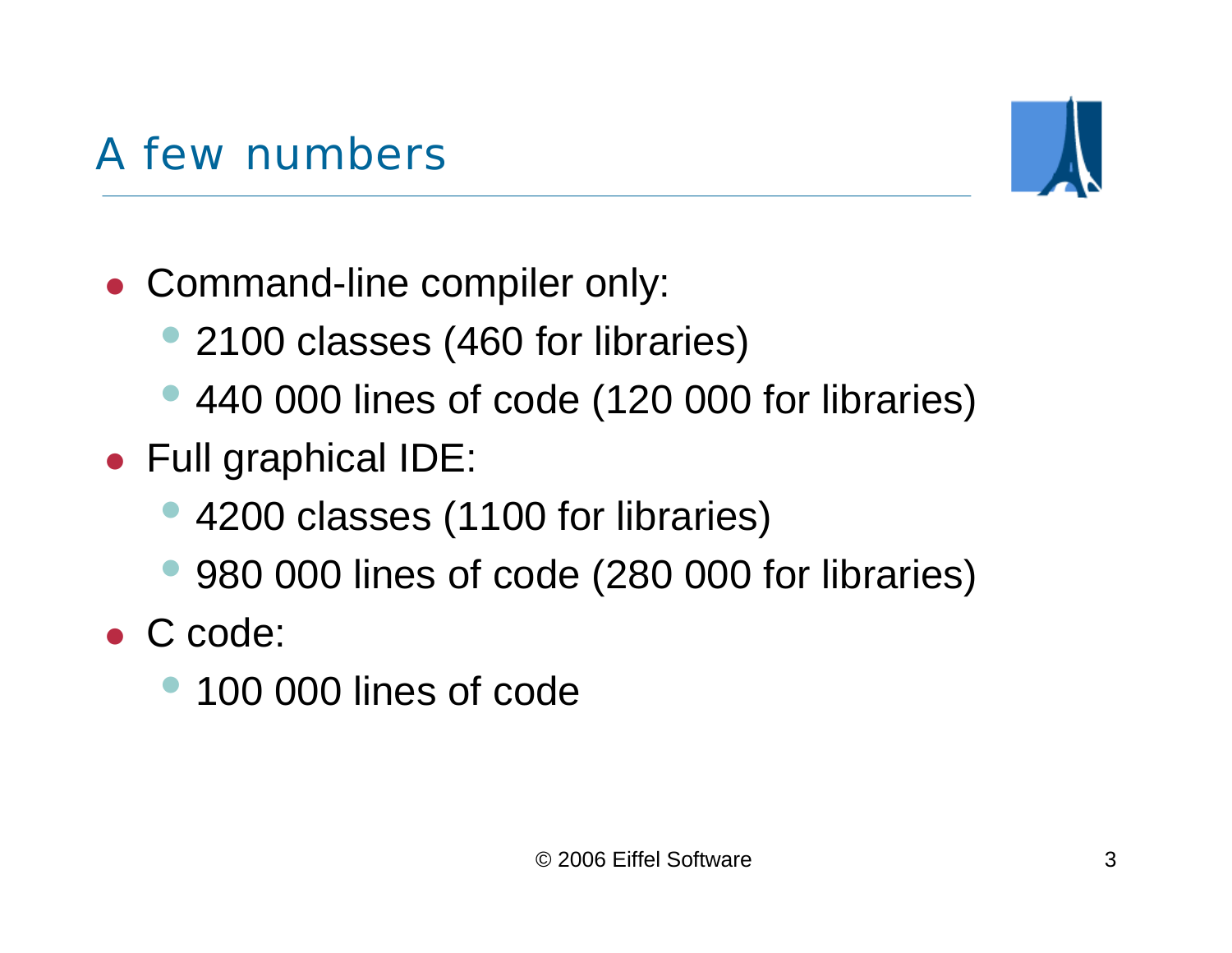

- EiffelStudio is made of four parts:
	- $\bullet$ Core libraries (EiffelBase, EiffelVision2, Gobo…)
	- $\bullet$ Core compiler
	- Command line interface
	- $\bullet$ Graphical interface
- $\bullet$  The graphical IDE contains the command line compiler.
- Command-line compiler can be compiled stand-alone.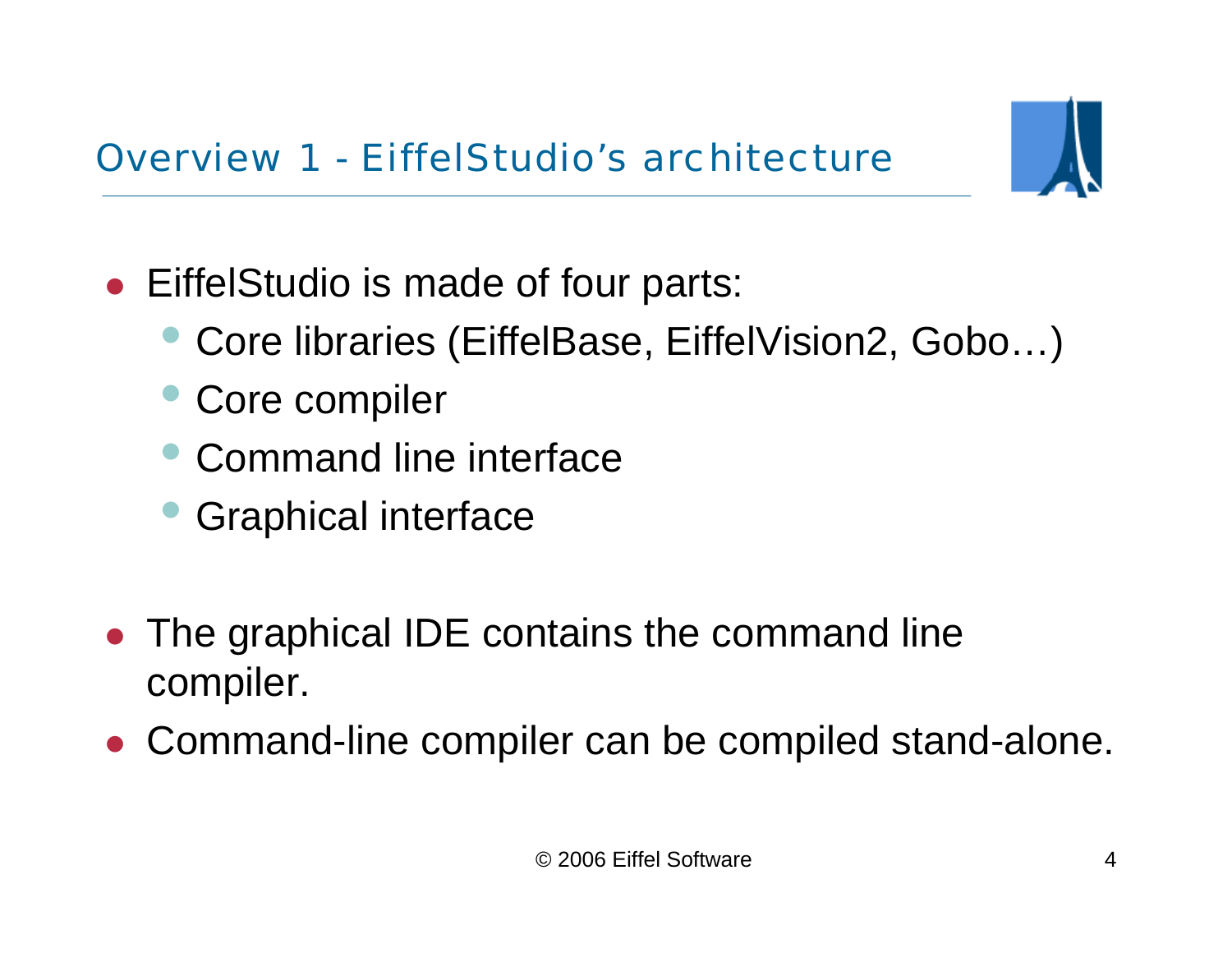

• More at

[http://eiffelsoftware.origo.ethz.ch/index.php/Eiffel\\_Compilation\\_Explained](http://eiffelsoftware.origo.ethz.ch/index.php/Eiffel_Compilation_Explained)

- $\bullet$ Degree 6: finding classes
- $\bullet$ Degree 5: parsing classes
- $\bullet$ Degree 4: inheritance analysis
- $\bullet$ Degree 3: type checking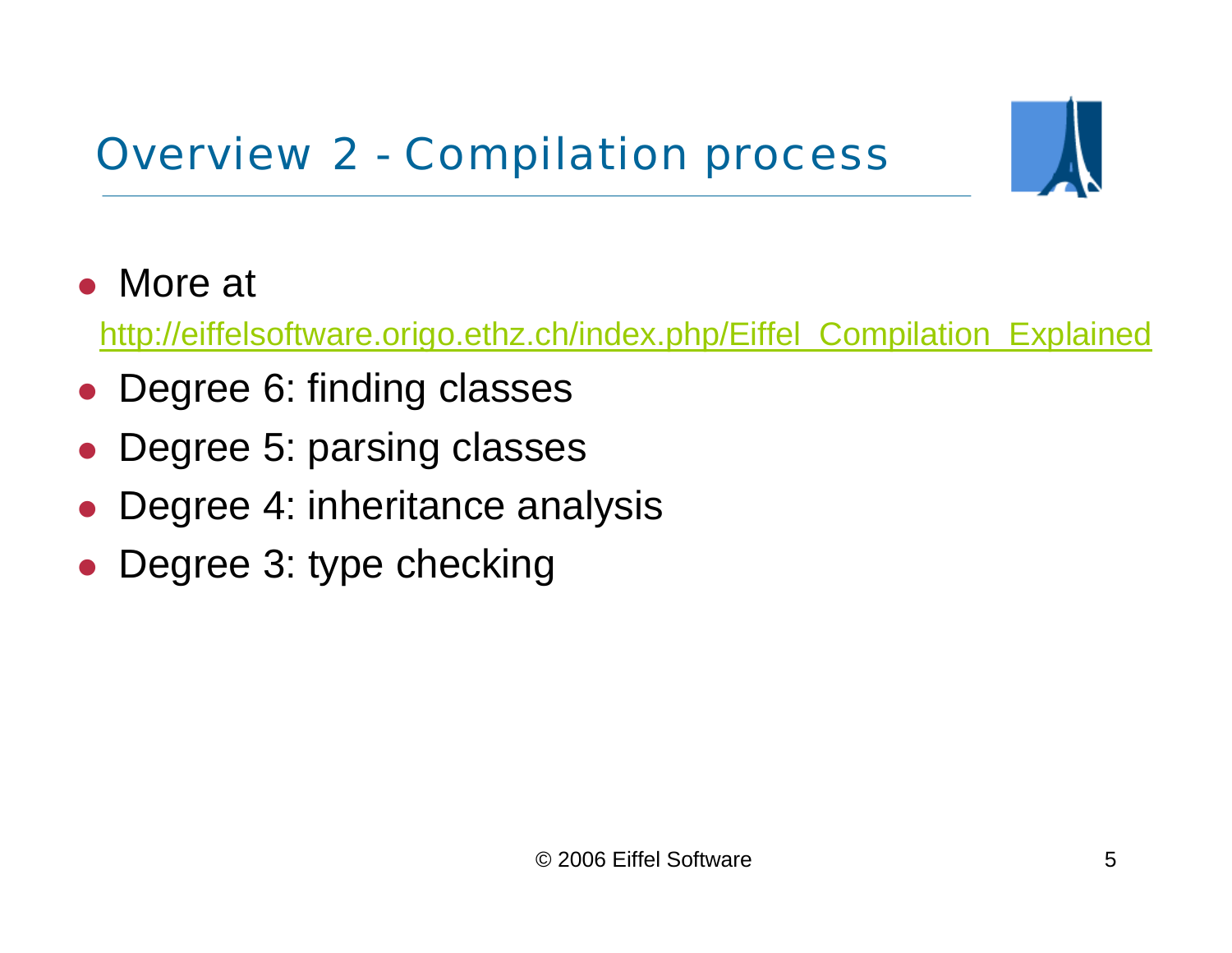# Overview 2 – Compilation process (2)



- $\bullet$ Degree 2/1: melting
- $\bullet$ Degree -1: freezing
- $\bullet$  Degree -2,-3: finalization
	- $\bullet$ Degree -2: process polymorphism
	- $\bullet$ DCR: Dead Code Removal
	- $\bullet$ Degree -3: code generation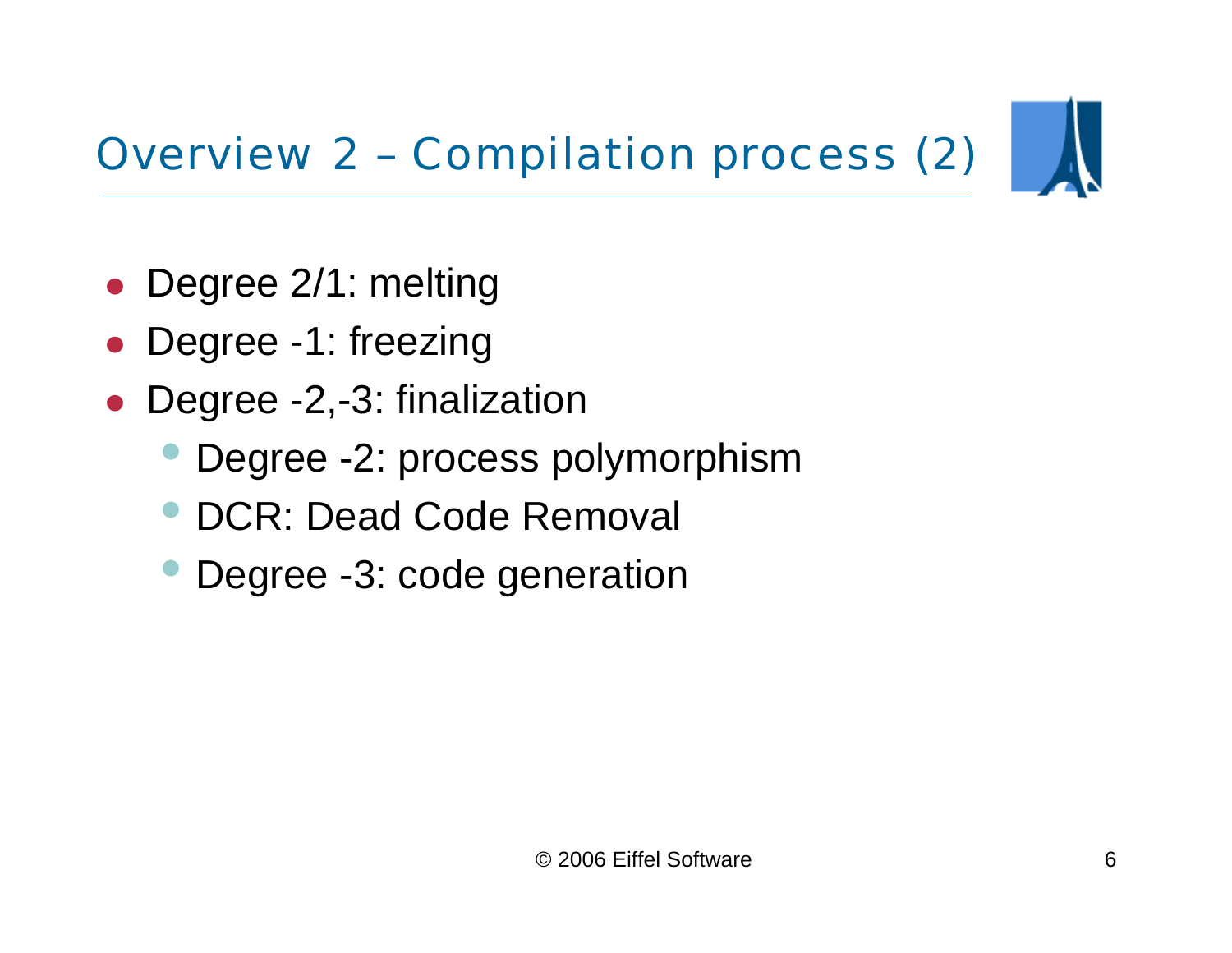

- All classes representing AST nodes are descendants of *AST\_EIFFEL* and have the *\_AS* suffix.
- Parser written using gelex/geyacc.
- Parser has many faces:
	- $\bullet$  Syntax checker: no AST, useful for syntax validation.
	- Light parser: keeps only nodes needed for validation.
	- Full parser (aka roundtrip parser): preserves all information about Eiffel text (code, blanks and comments).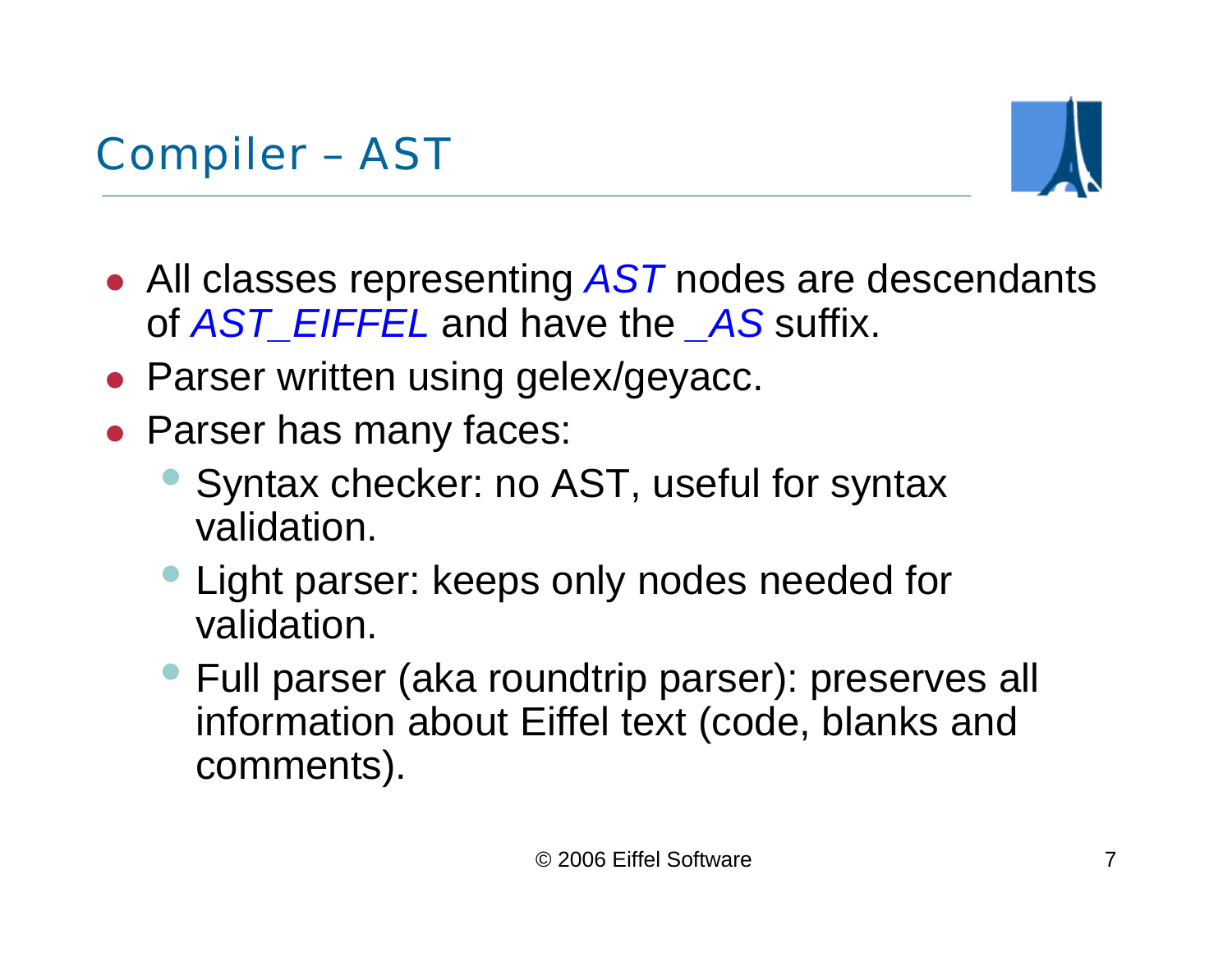

- z Every class has an associated *CLASS\_I* instance.
- CLASS\_*I* stores information about the file holding the class text: modification date, class name, associated cluster.
- Classes that are part of the system also have an associated *CLASS\_C* instance.
- CLASS\_C stores relations between classes as well as its features.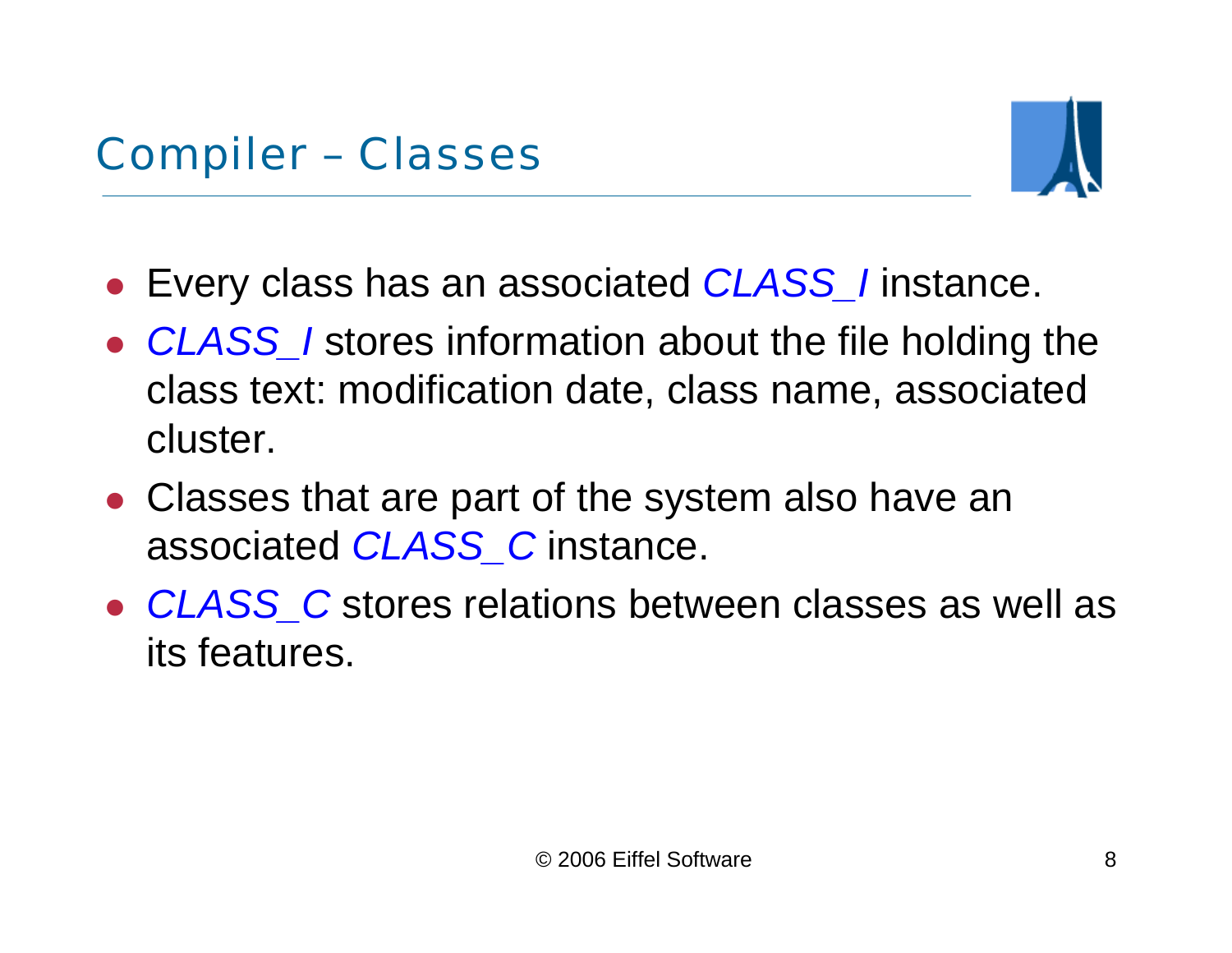

- All types appearing in an AST are transformed into instances of *TYPE\_A*.
- z *TYPE\_A* descendants:
	- *CL\_TYPE\_A*
	- *GEN\_TYPE\_A*
	- *TUPLE\_TYPE\_A*
	- *LIKE\_FEATURE*
	- *FORMAL\_A*

 $\bullet$ 

…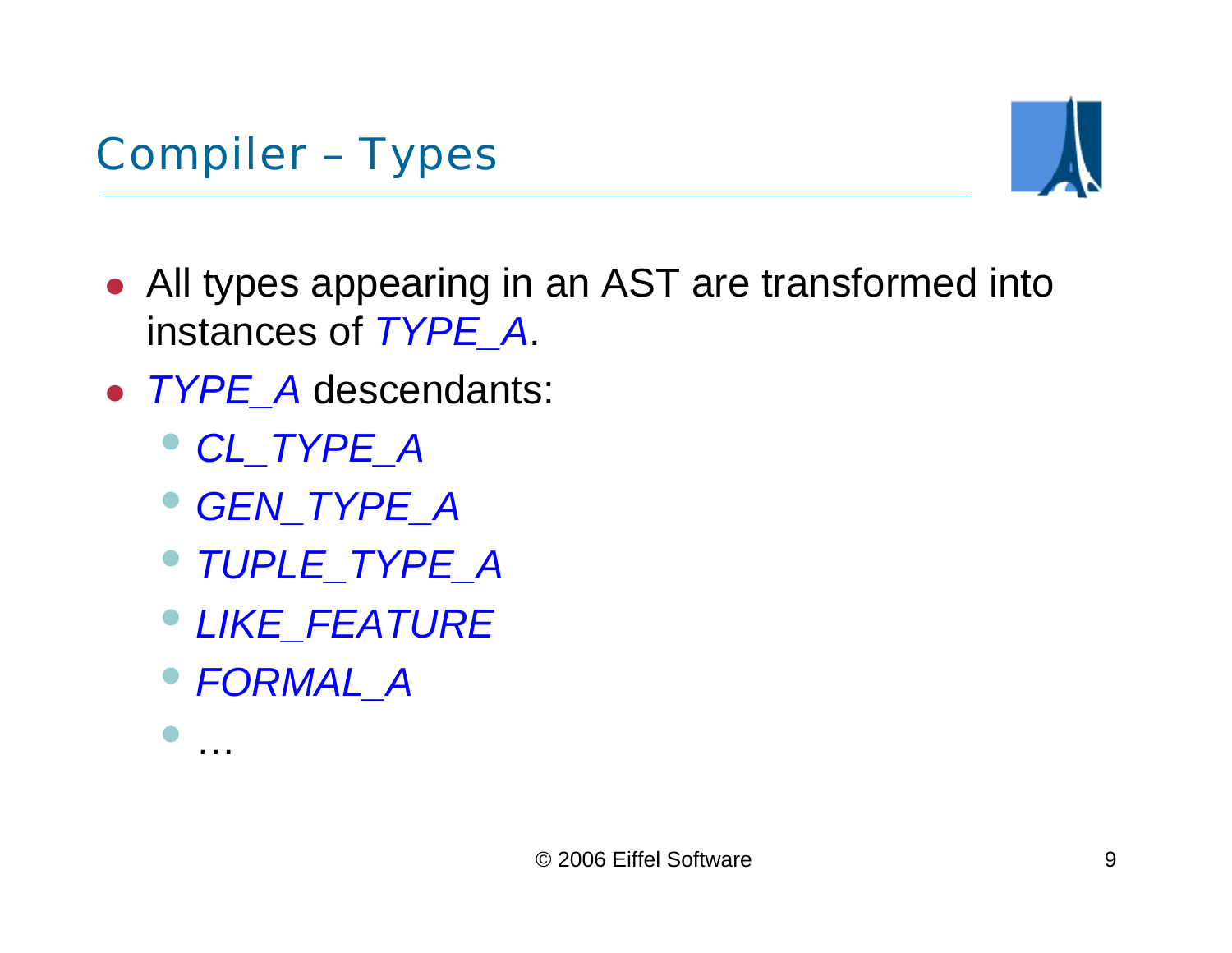

- The features of a class are stored in *CLASS* C into an instance of *FEATURE\_TABLE*.
- z A *FEATURE\_TABLE* is a container of *FEATURE\_I*, indexed by feature names and, for fast lookup, by "routine IDs".
- z Descendants of *FEATURE\_I*:
	- *PROCEDURE\_I*
	- *DYN\_FUN\_I*
	- *ATTRIBUTE\_I*
	- *EXTERNAL\_I*

 $\bullet$ 

…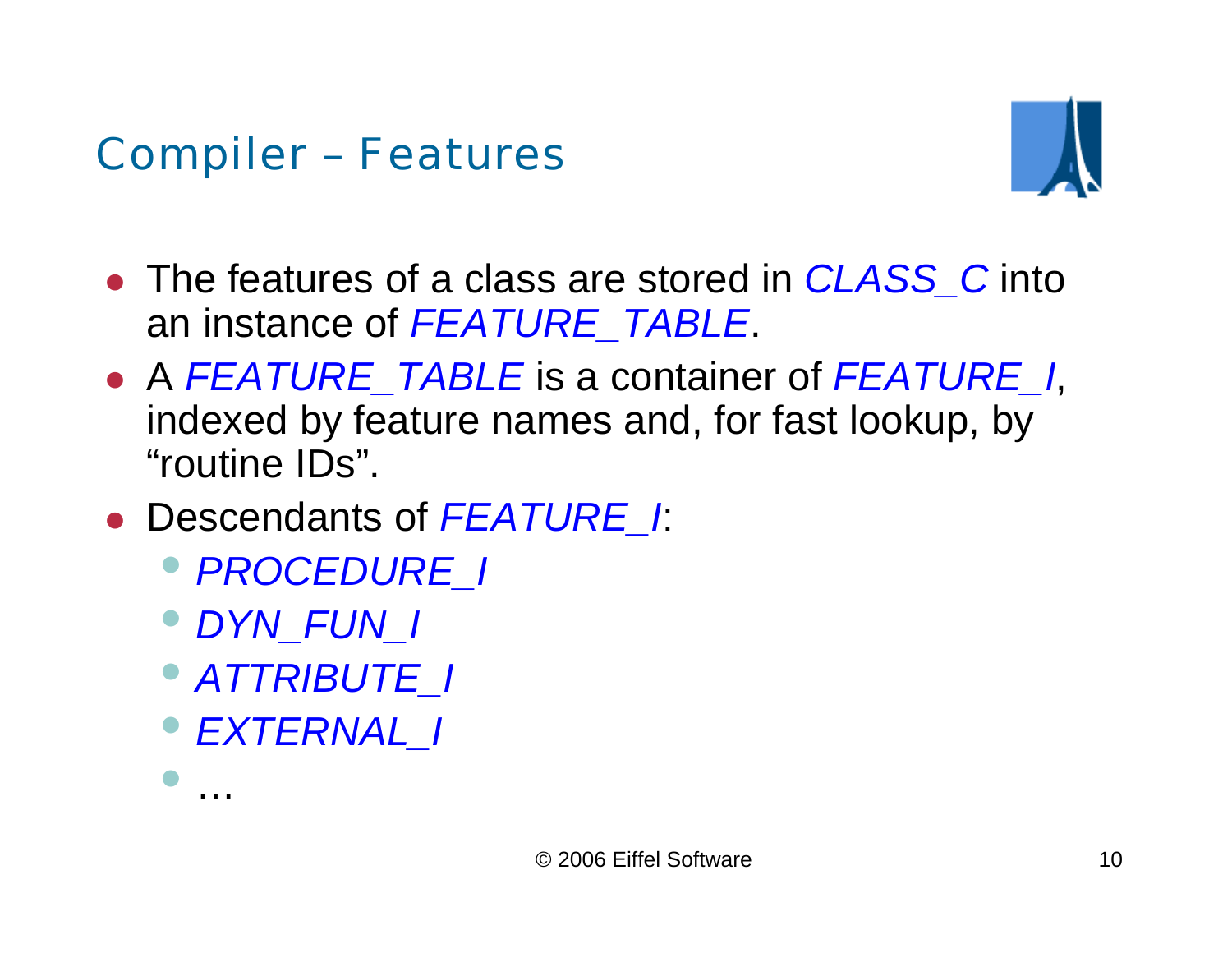

- Class ID: identifier given to each class.
- $\bullet$  Routine ID: identifier given to each feature globally for polymorphism
- Feature ID: identifier given to each feature within a class
- Body ID (aka Body Index): identifier given to a feature text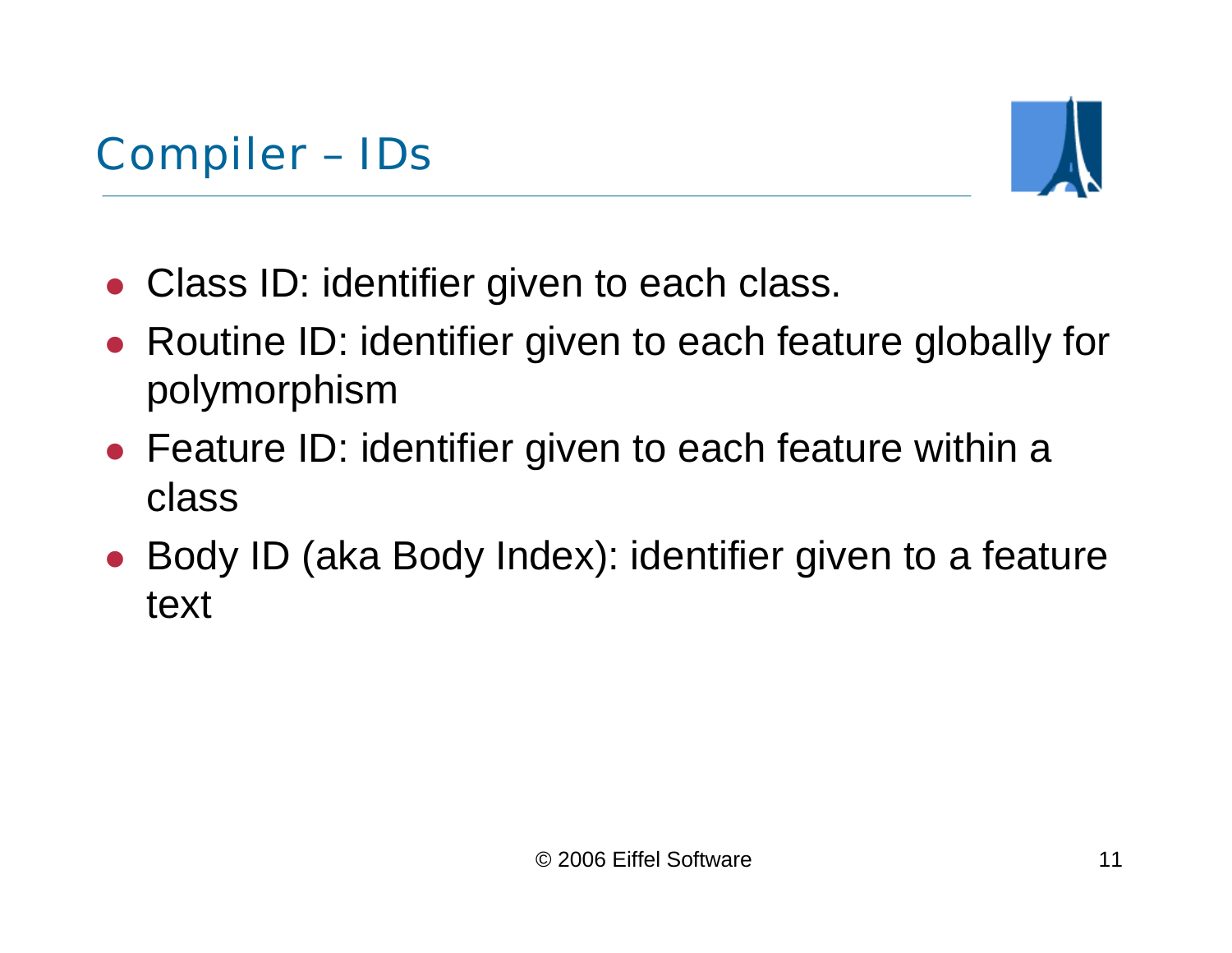# Compiler – IDS



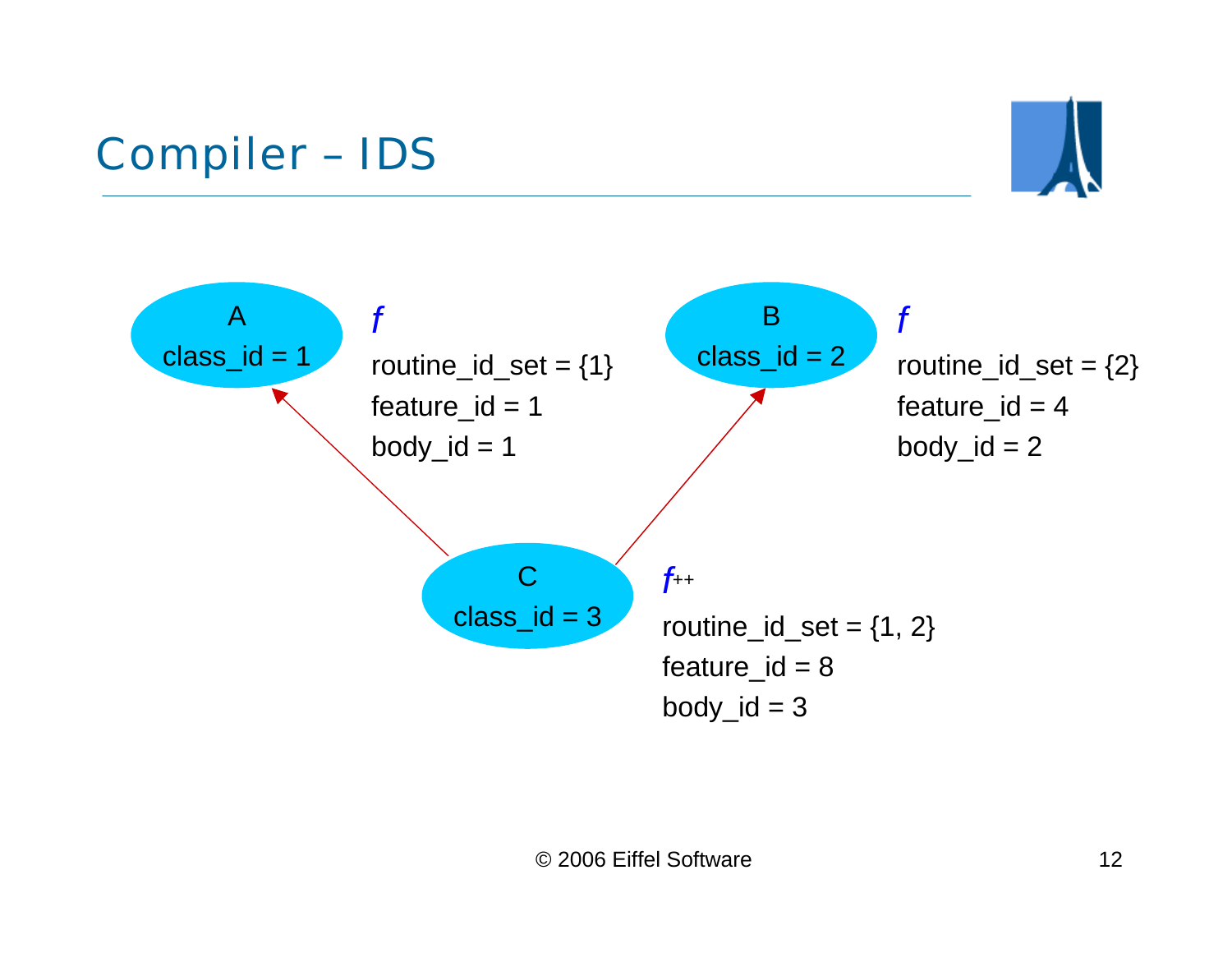

- At degree 3 each feature is transformed into a *BYTE\_CODE* instance, a tree of *BYTE\_NODE*s.
- $\bullet$  Different types of code generation:
	- •**Melting**
	- **•Freezing**
	- **•Finalization**
- •. NET freezing
- •.NET finalizing
- **Java freezing**
- •Java finalizing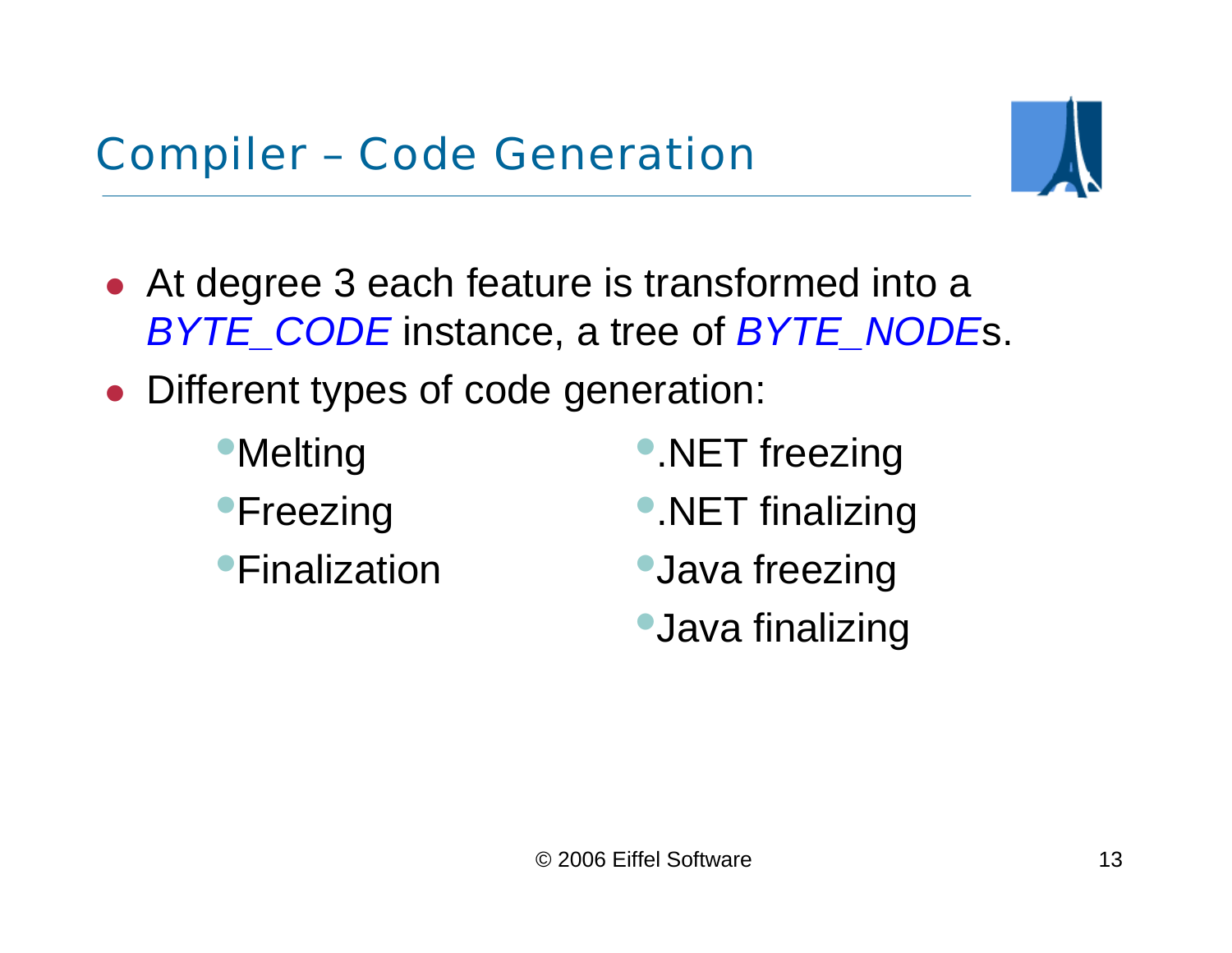

- $\bullet$ Based on routine IDs
- $\bullet$  Each routine ID is associated with a virtual table indexed by the dynamic type of an object at runtime.
- Generated code looks like: a.f (args)  $\Leftrightarrow$  routine [dynamic\_type (a)] (args)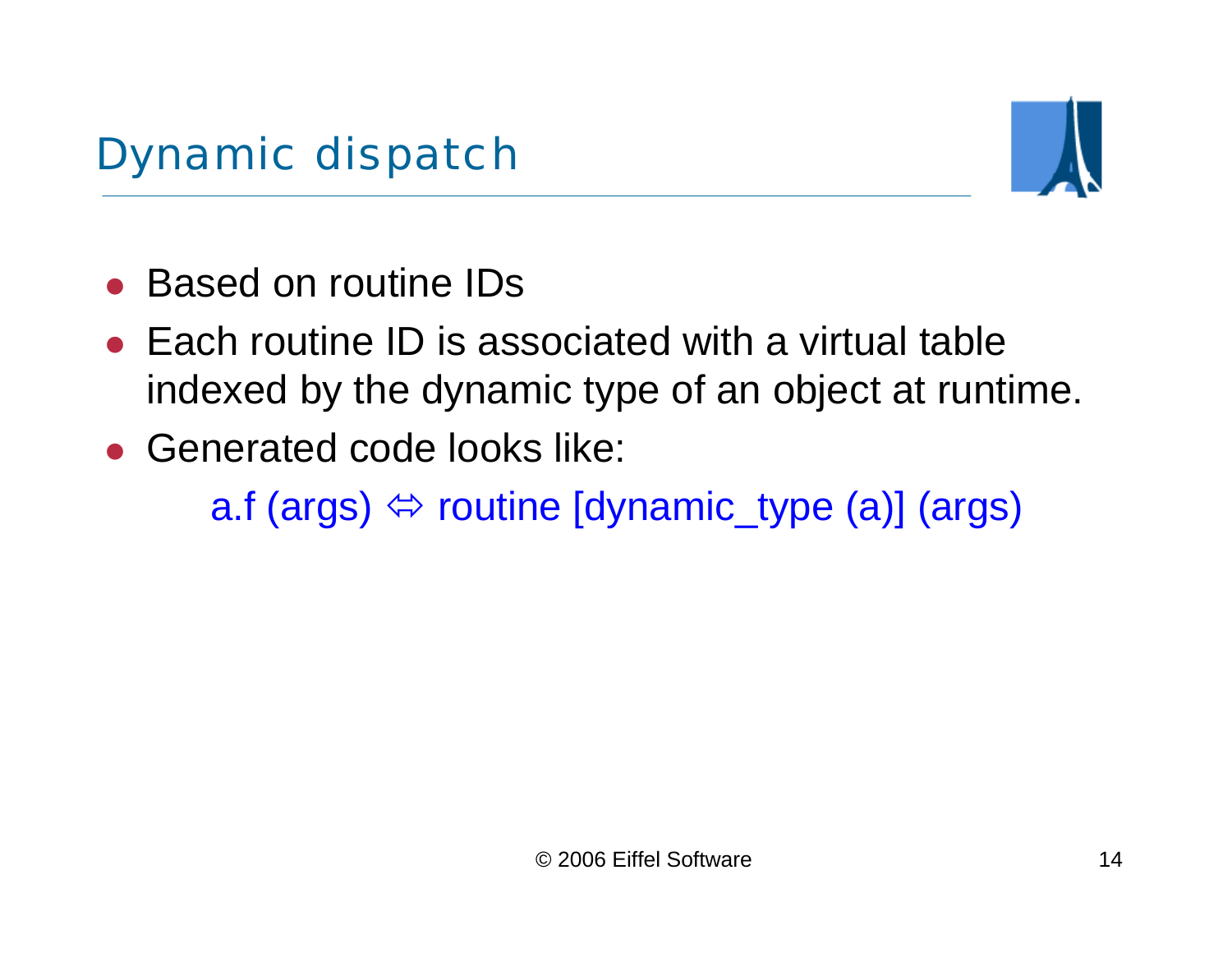### EiffelStudio – Editor



- $\bullet$ Designed as a library.
- Configured by EiffelStudio to add:
	- $\bullet$ Code completion
	- Pick and drop
	- Syntax highlighting
- Used for displaying code, but also results of formatters (views: flat, contract, interface…)
- $\bullet$ *TEXT\_PANEL* is the ancestor to all editors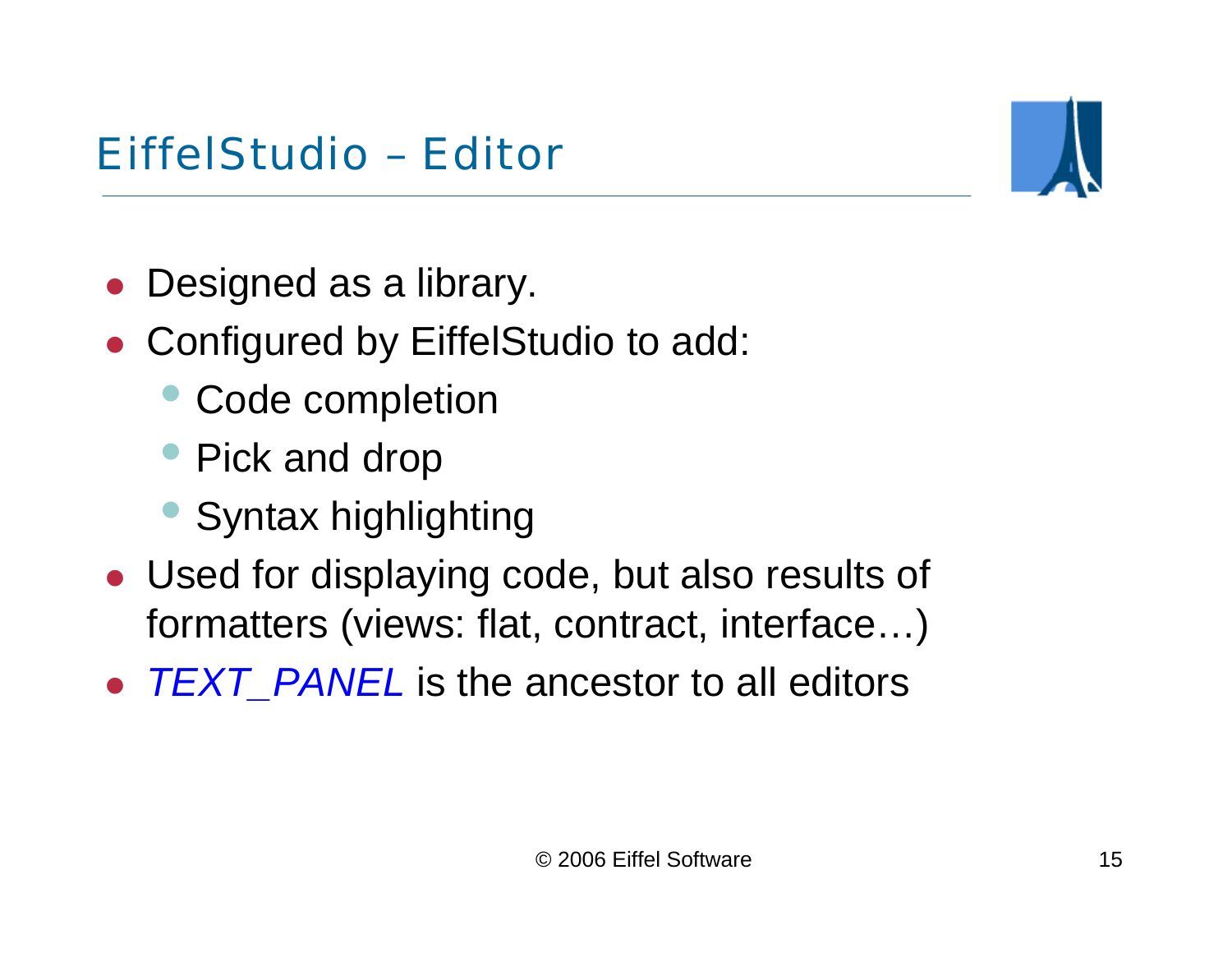### EiffelStudio – Context tools



- z Controlled by *EB\_CONTEXT\_TOOL*
- $\bullet$  Information outputs:
	- $\bullet$ Compilation global process, system information
	- Errors
	- $\bullet$ Warnings
	- C compiler output
- Executing commands from EiffelStudio: svn status, svn update, svn commit...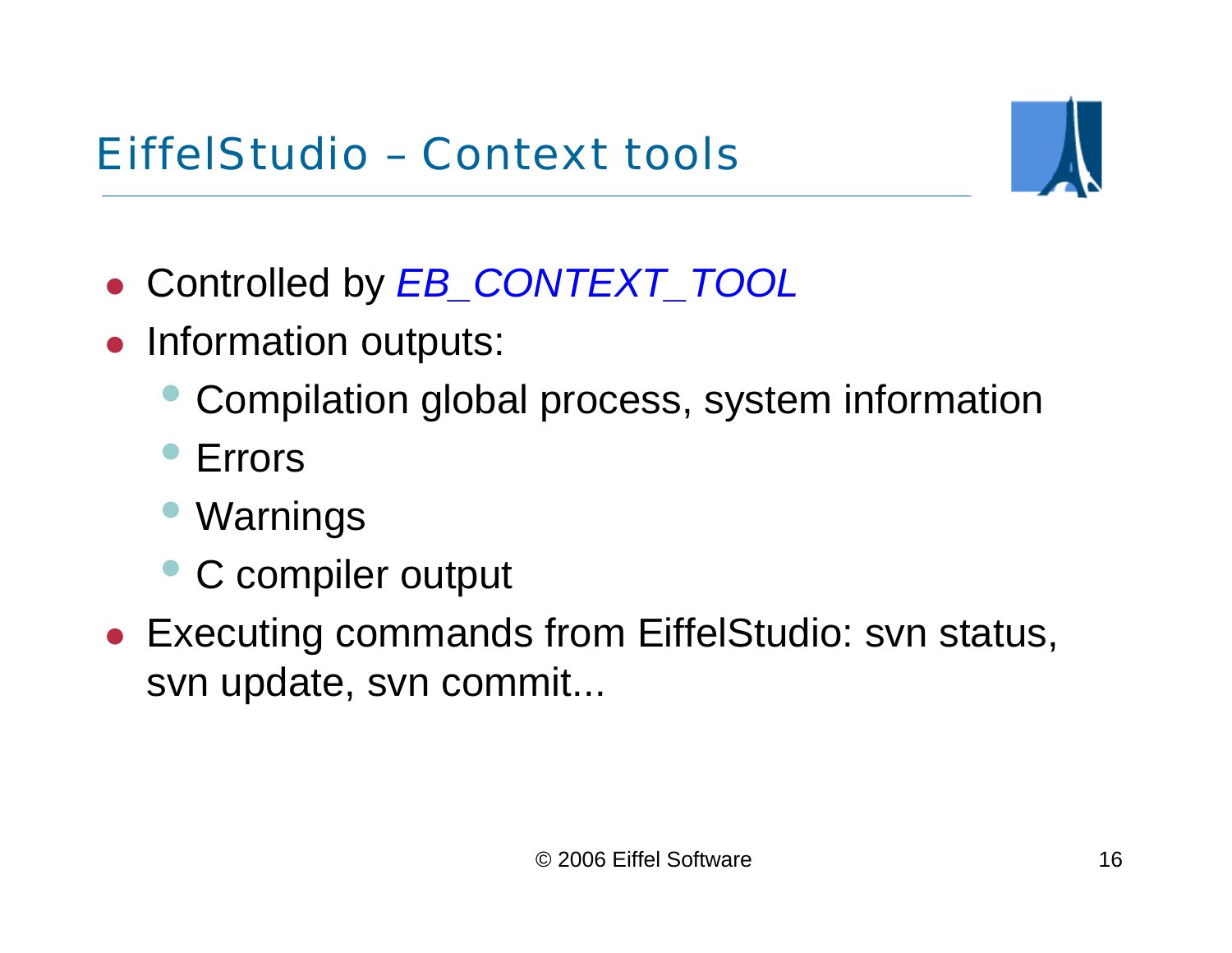

- Uses graph library as data structure for internal representation:
	- $\bullet$ Inherits from *EG\_NODE*
	- $\bullet$ Supports "physics" (force directed layout)
- Drawing done using model cluster of EiffelVision2 (*EV\_MODEL\_WORLD*)
- Two models are supported:
	- $\bullet$ BON (*BON\_CLASS\_DIAGRAM*)
	- $\bullet$ UML (UML subset, *UML\_CLASS\_DIAGRAM*)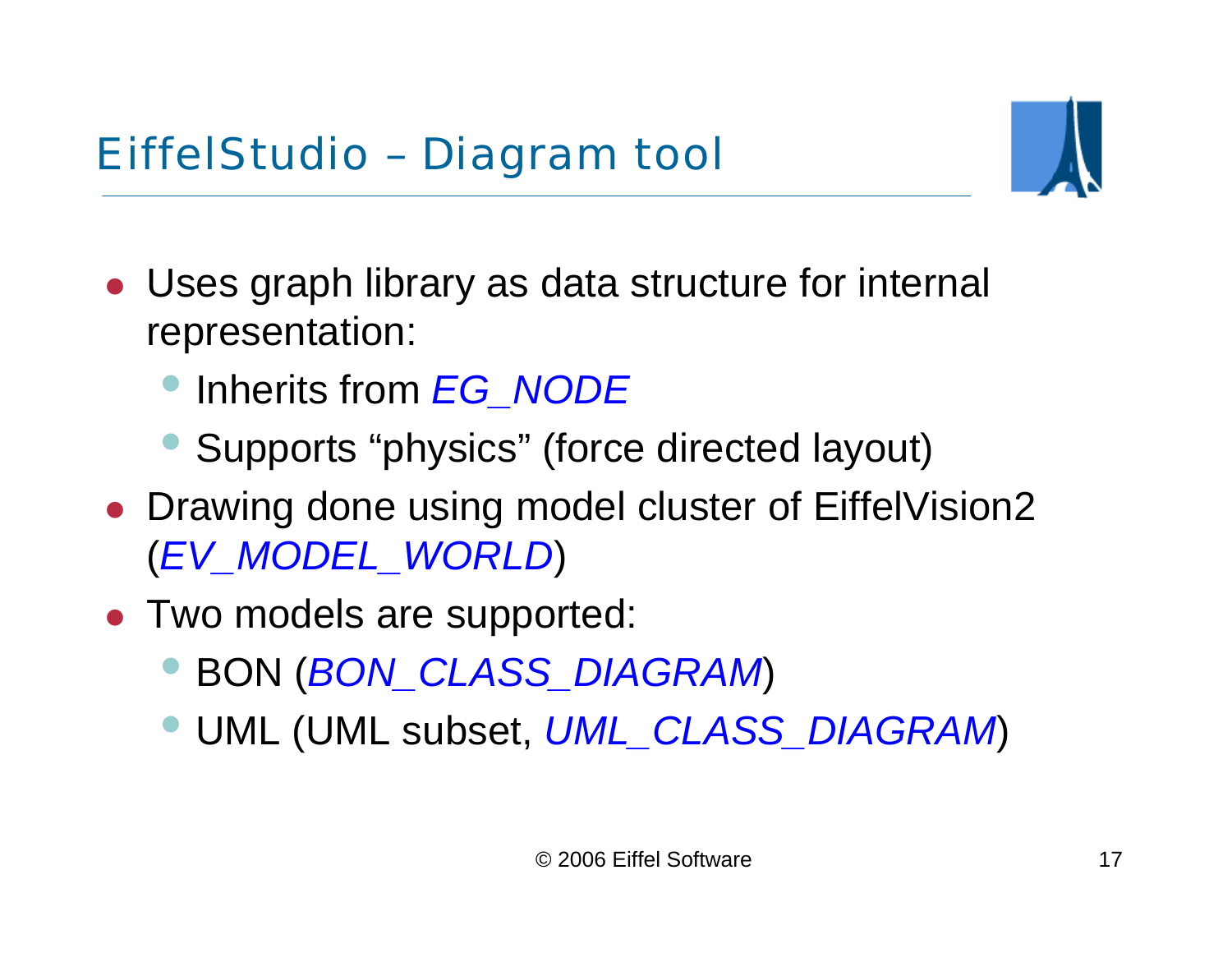

- Unification of classes/features/metrics facilities through a query language
- Grammar not fully specified yet
- What we have in mind: something like

**select classes**

**from cluster=base**

**where count(features) > 10**

• Work still in progress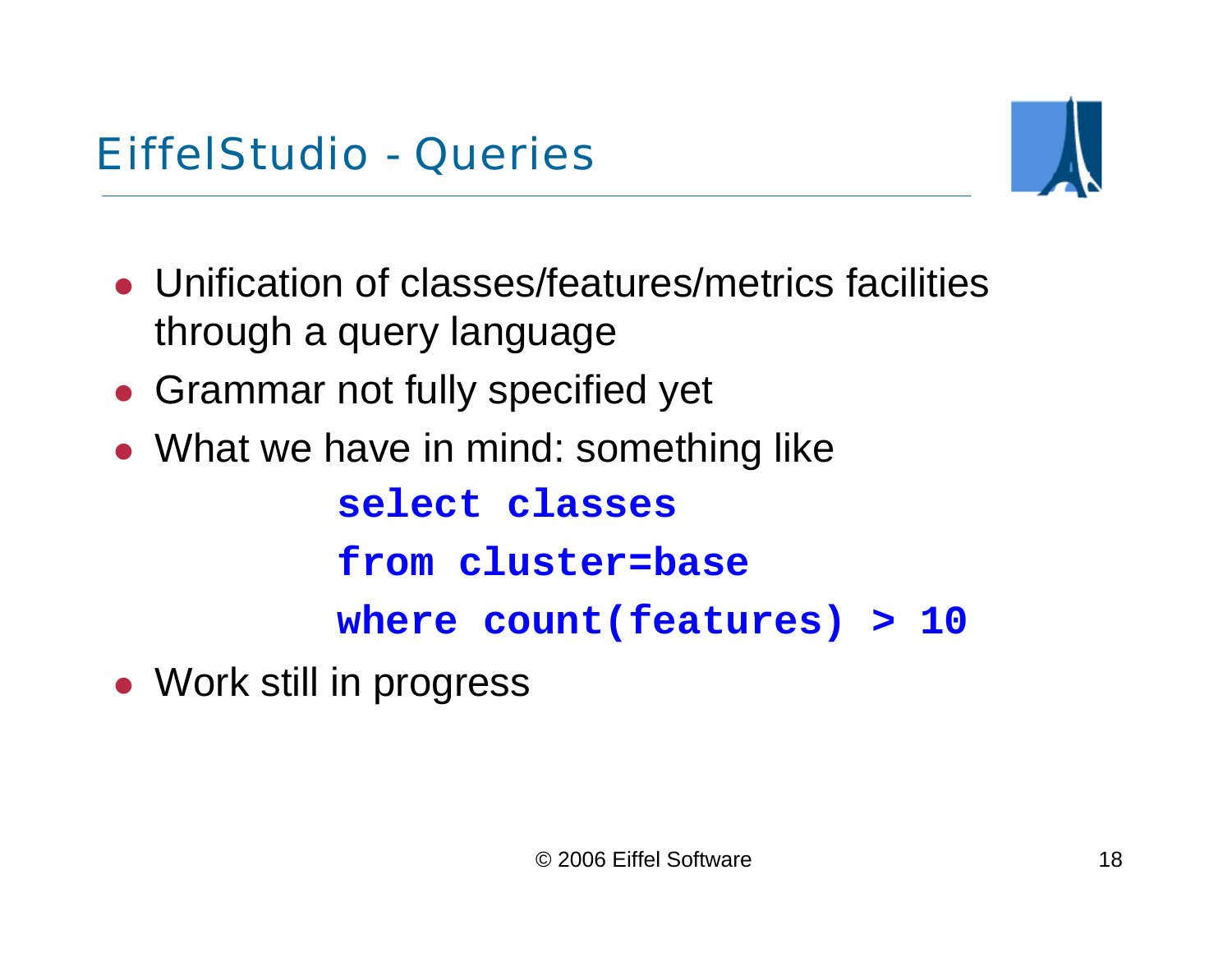

- z New search facility (*EB\_SEARCH\_TOOL*):
	- $\bullet$  Multiple scope: class, cluster, multiple clusters, system
	- Regular expression support
	- Search bar add-on to all editors
- z Clusters and classes: *EB\_CLUSTER\_TOOL* and *EB\_CLASSES\_TREE*
- z Features tree: *EB\_FEATURES\_TOOL* and *EB\_FEATURES\_TREE*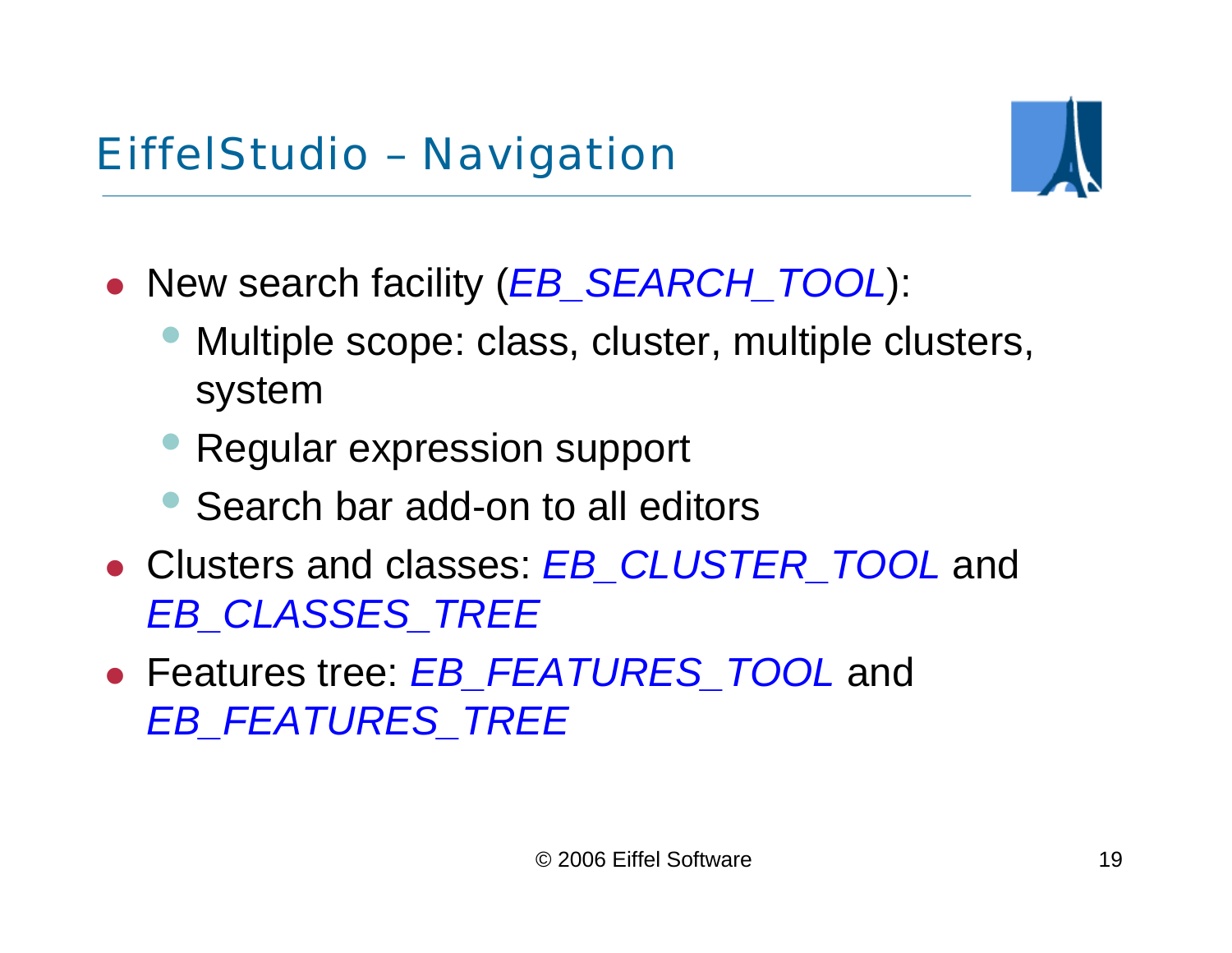

- Pebbles used for Pick and Drop are descendants of *STONE*: *CLASSI\_STONE*, *CLASSC\_STONE*, …
- Communication between all graphical elements is done through a stone (instance of *STONE*)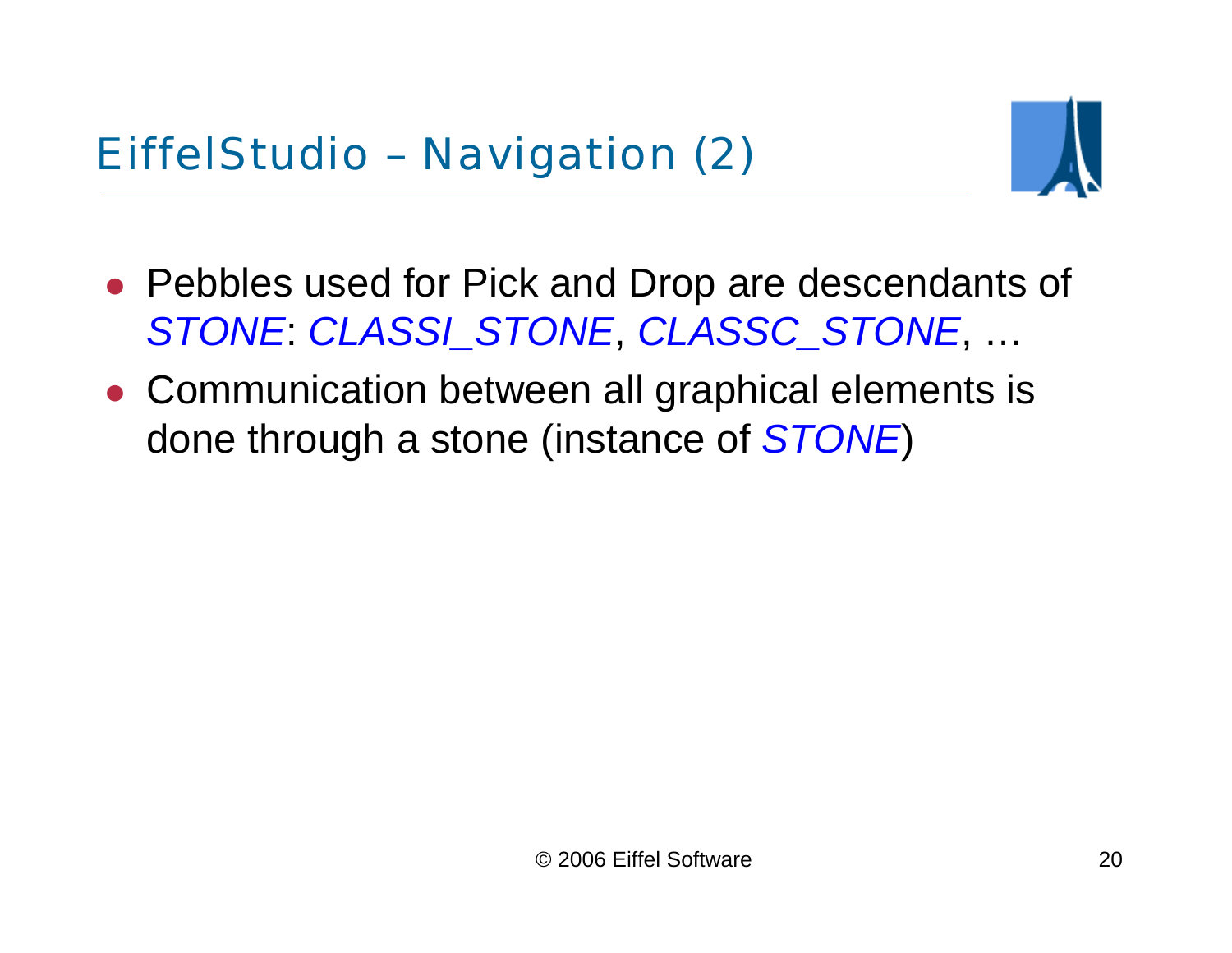

**• STONE** descendants:

 $\bullet$ 

…

- $\bullet$ *CLASSI\_STONE*: non-compiled class
- $\bullet$ *CLASSC\_STONE*: compiled class
- *CLUSTER\_STONE*: cluster/group/library/assembly
- *FEATURE\_STONE*: feature in context of a class
- $\bullet$ *ERROR\_STONE*: compilation error
- $\bullet$ *OBJECT\_STONE*: object in debugger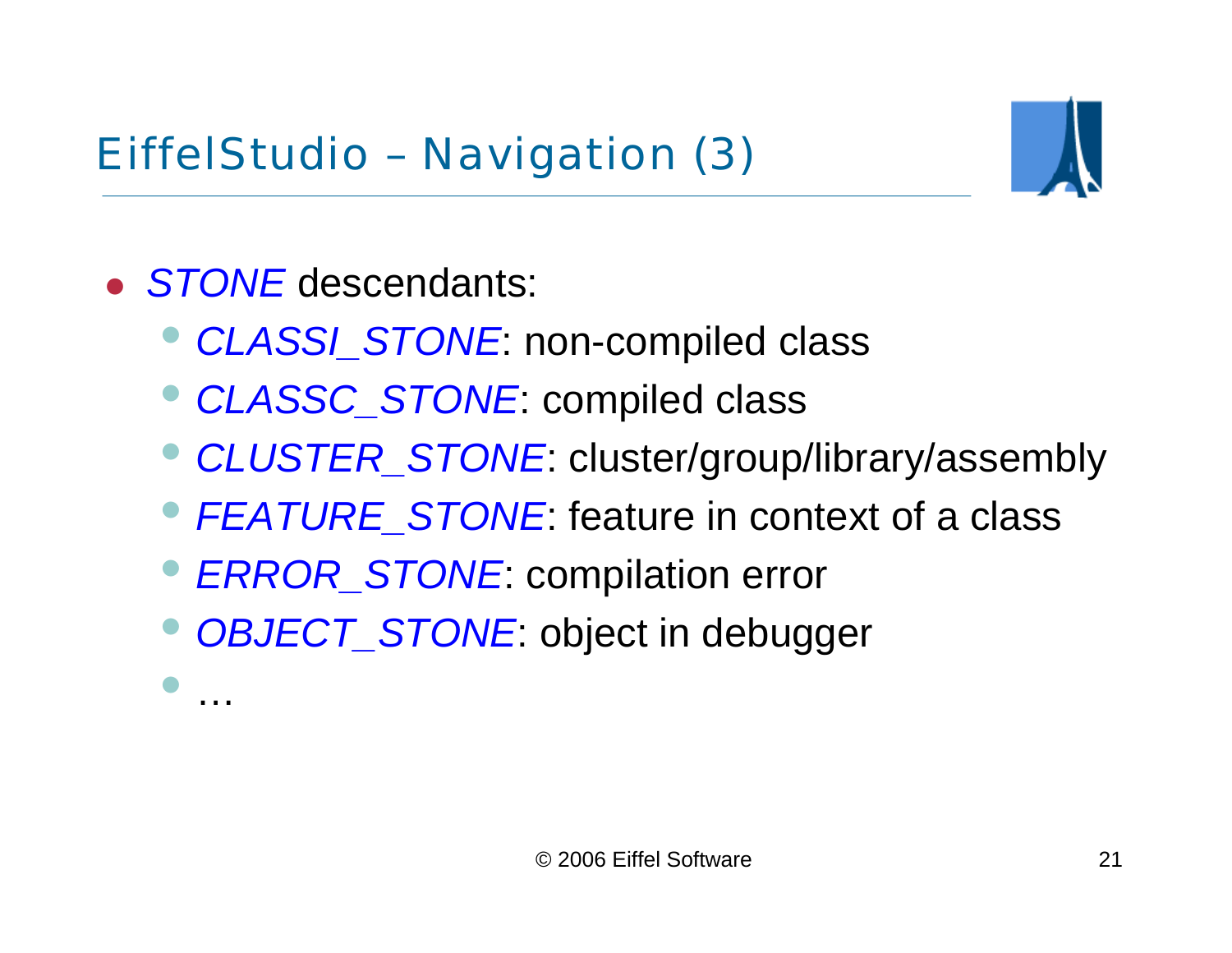EiffelStudio – Navigation (4)



- Locate a class or feature through an instance of *EB\_ADDRESS\_MANAGER*
- Used under two forms:
	- As toolbar
	- As modal dialog from context tool
- But same semantics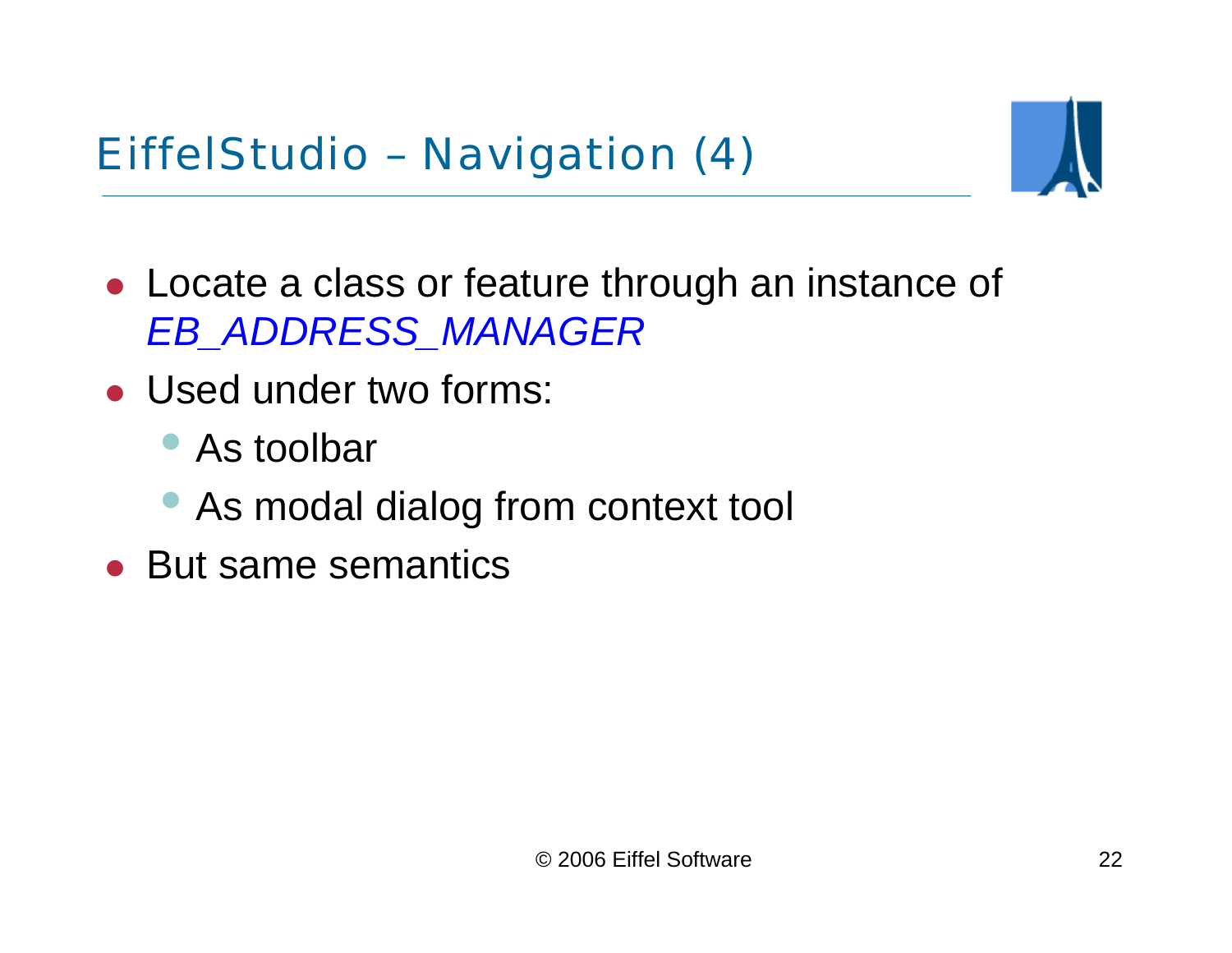

#### $\bullet$ *EB\_DEVELOPMENT\_WINDOW*

- **Top level window in EiffelStudio**
- $\bullet$  Handles all tools (clusters, features, context tool, editor, search,…) and their layout
- Handles tool synchronization through stones
- Handles creation of menus and commands
- **Two state: developing or debugging**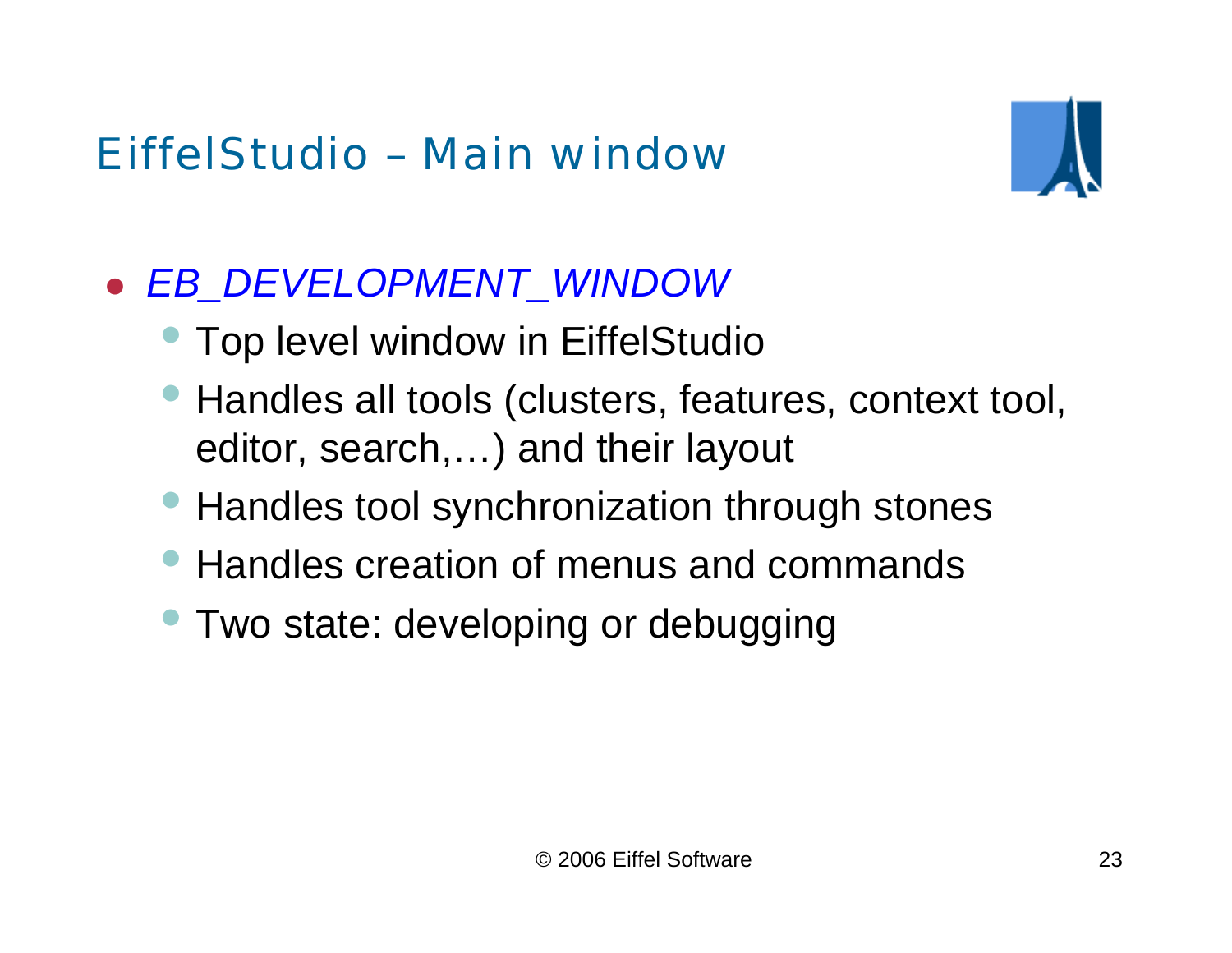# Repository



• Under trunk you have:

#### $\bullet$ Delivery:

- Files used to build a complete installation of **EiffelStudio**
- Scripts to build a complete installation of **EiffelStudio**

#### $\bullet$ Src

 $\bullet$ free add ons: contributions made outside EiffelSoftware used by or distributed with **EiffelStudio**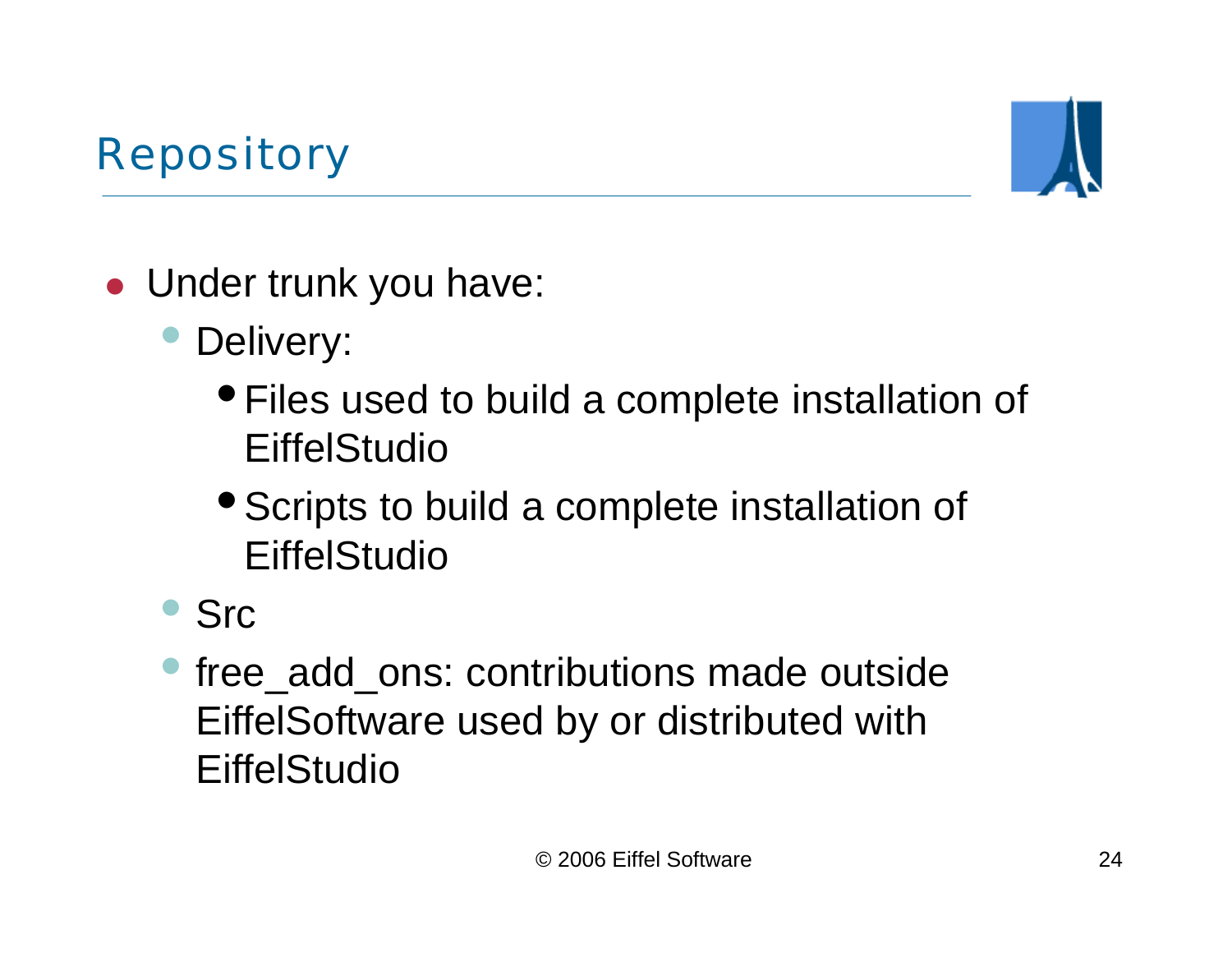# Repository (2)



- $\bullet$  Under Src:
	- C\_library: libpng, zlib
	- •bench: EiffelStudio source code and runtime
	- •build2: EiffelBuild source code
	- com\_wizard: EiffelCOM Wizard source code
	- •common: parsers and AST classes
	- •dotnet: .NET specific tools for importing .NET assemblies
	- $\bullet$ examples: examples included in EiffelStudio delivery
	- •help: source code of wizards for project creation
	- •library:
	- $\bullet$ library.net:
	- •tools: various tool useful for developing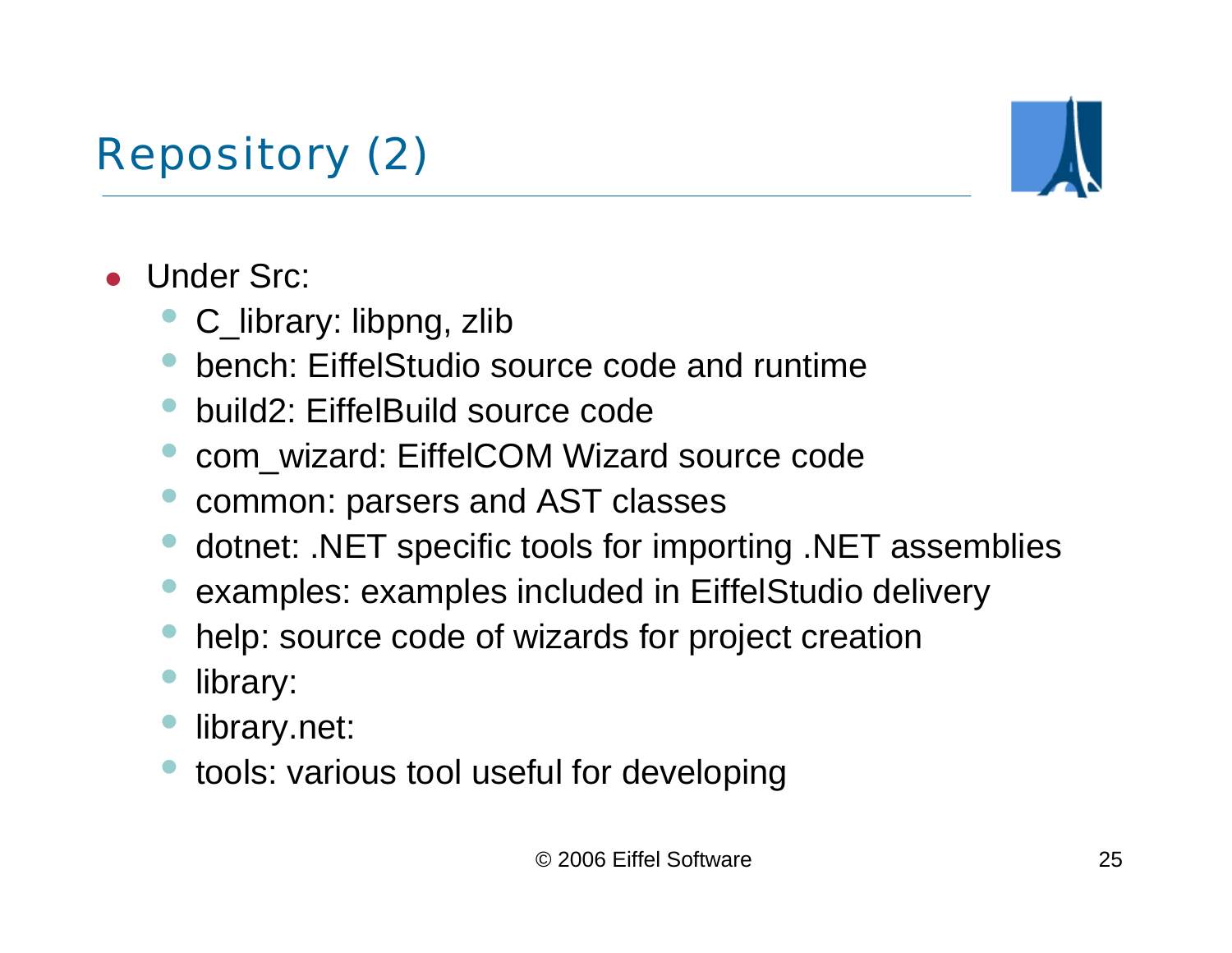

- Source code for building doc\_builder is at trunk/Src/tools/doc\_builder
- Documentation is written in XML and then converted to HTML using doc\_builder
- For more details read:

<http://eiffelsoftware.origo.ethz.ch/index.php/Documentation>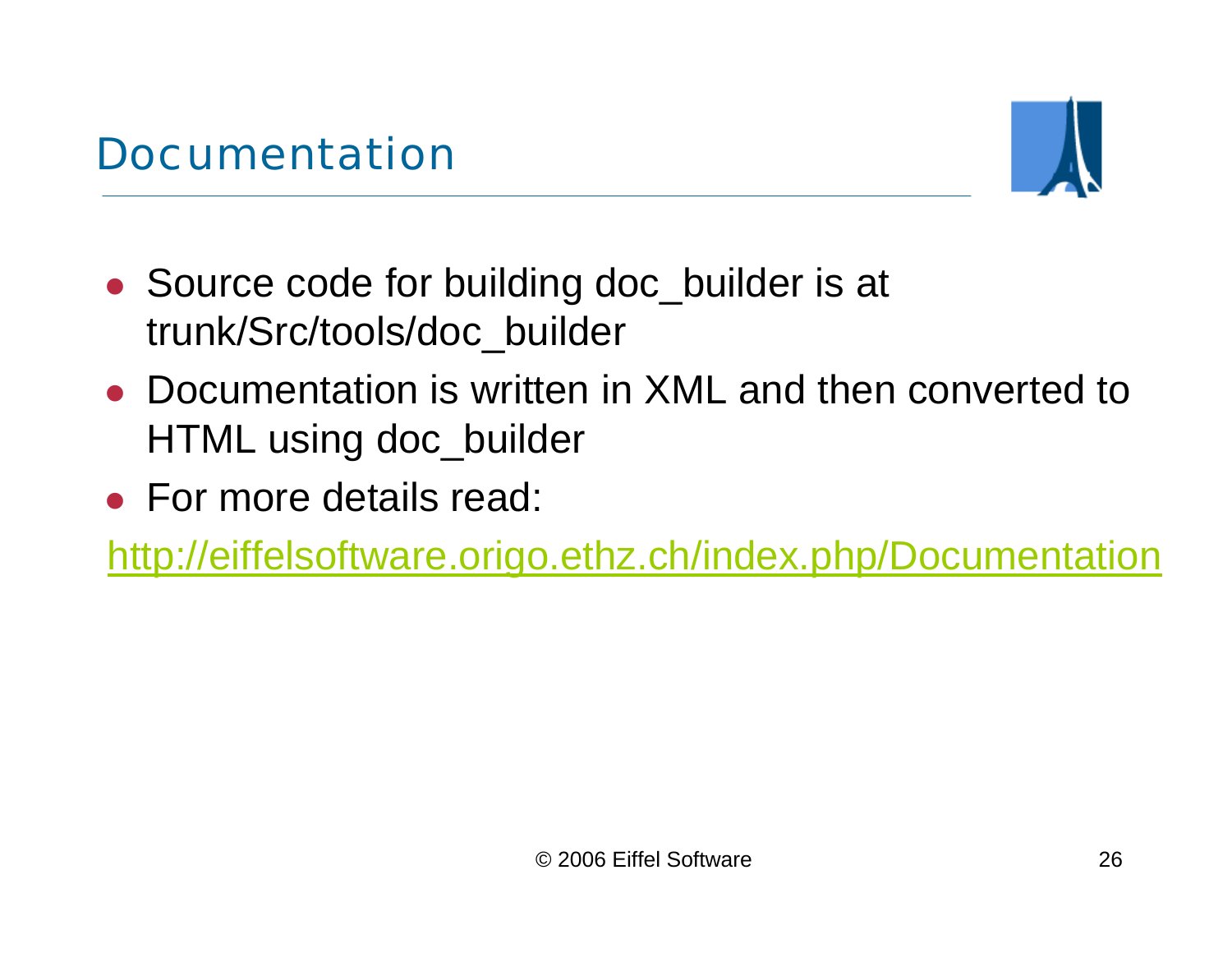## Runtime



# • Handles:

- $\bullet$ Memory management and garbage collection
- $\bullet$ Equality and copy
- $\bullet$ Generic conformance
- $\bullet$ Object traversal
- $\bullet$ Debugging facilities for EiffelStudio
- $\bullet$ Threading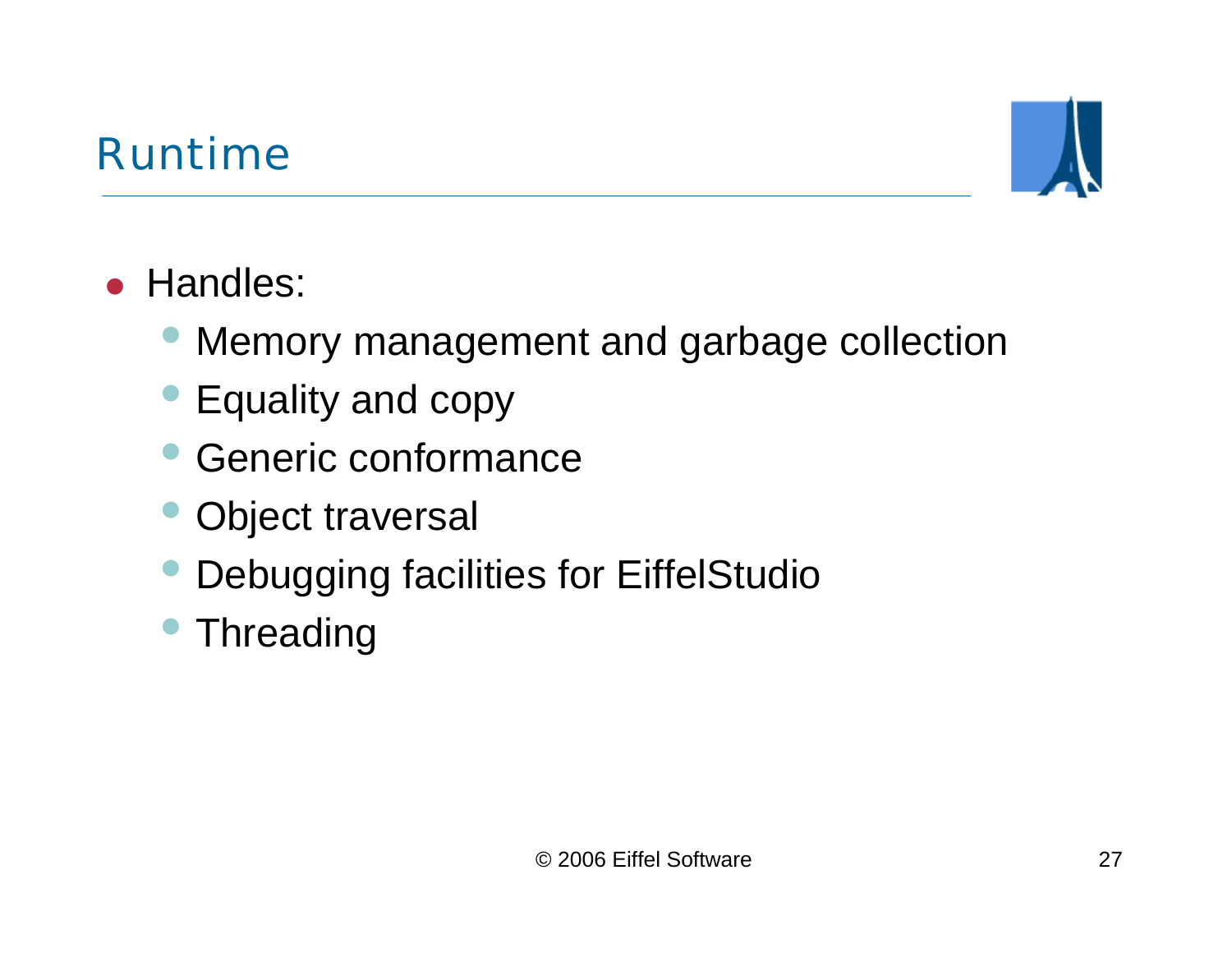

- Runtime: C/run-time/lib[mt][ebench|wkbench|finalized].[a|so]
- $\bullet$ Estudio: C/ipc/deamon/estudio
- $\bullet$  Helper for incremental objects storing in compiler: C/compiler/lib[mt][w]compiler.a
- Helper for debugging: C/ipc/ewb/lib[mt][w]ewb.a
- $\bullet$ Helper for launching C compilation: C/platform/libplatform.a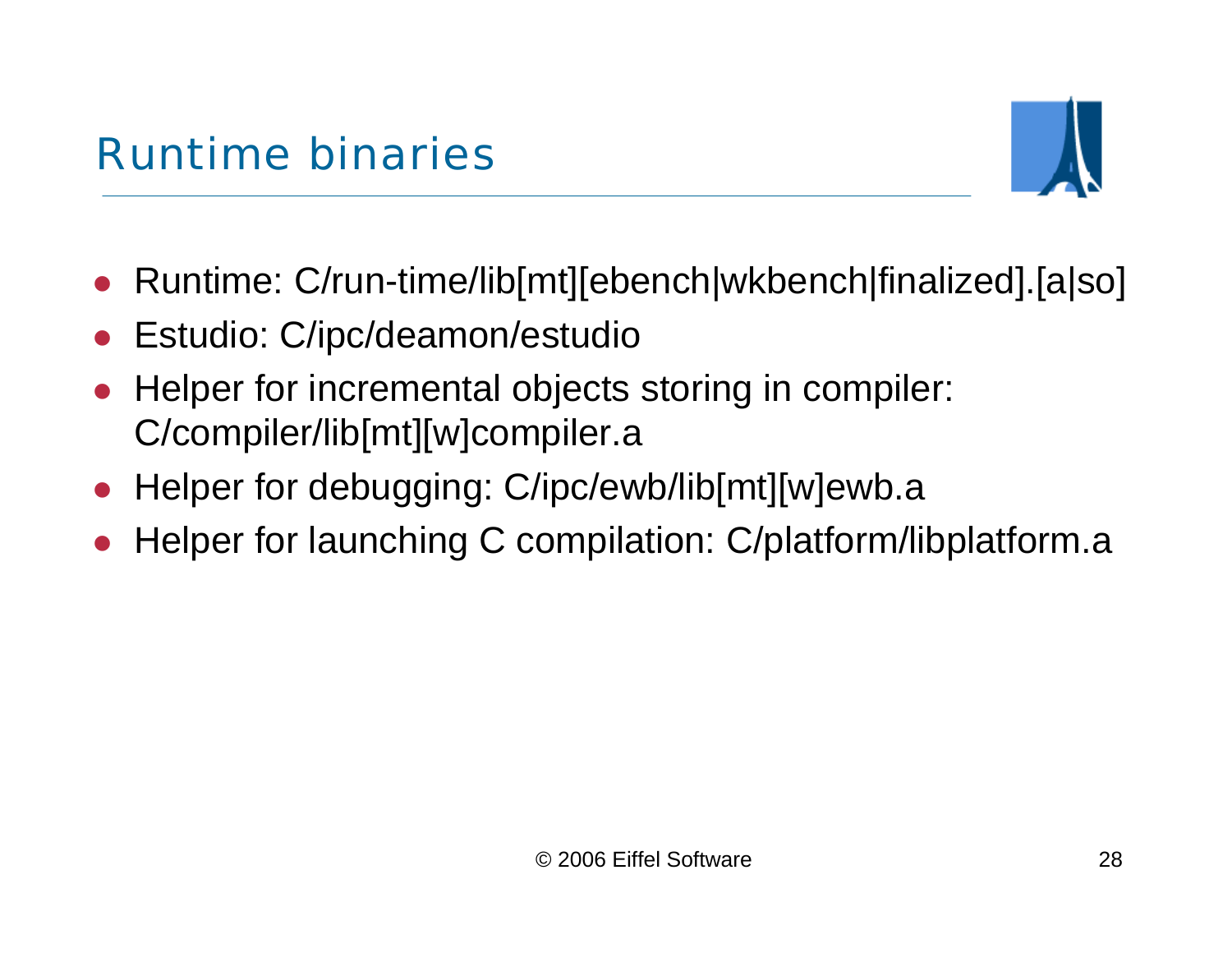

- **Best contributions will be integrated to EiffelStudio**
- What are "best" contributions?
	- $\bullet$ Useful for all/most Eiffel programmers
	- $\bullet$ **Working**
	- $\bullet$ Clean
	- Documented
	- $\bullet$ Elegant design
	- $\bullet$ **Contracted**
- Prize for TEETH 2006 (Top EiffelStudio ETH contribution)!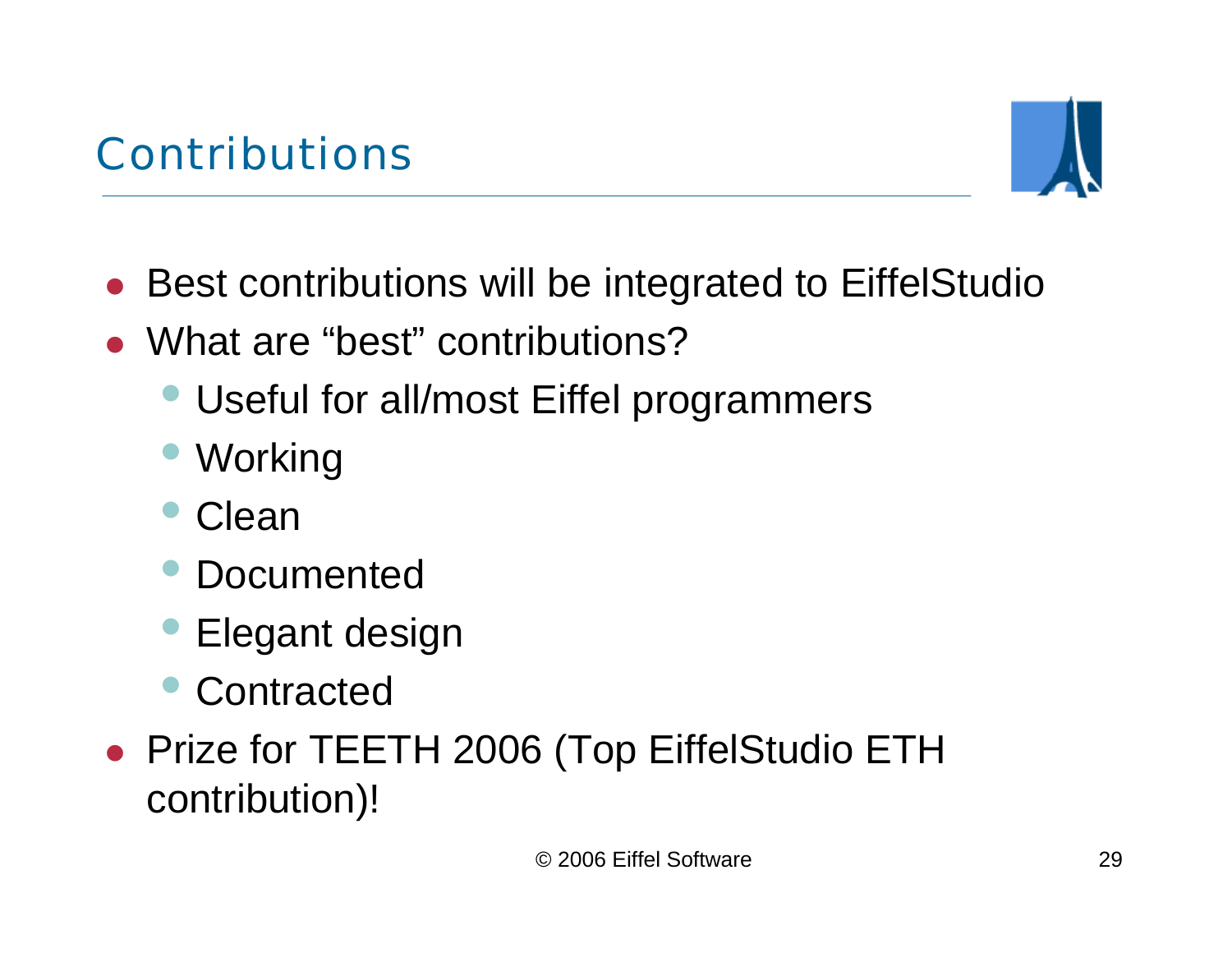Already in the works for 5.7



- Tabbed editor
- Fully customizable layout
- $\bullet$ New interface for editing project configurations
- $\bullet$ Query language
- Contextual menus instead of pick and drop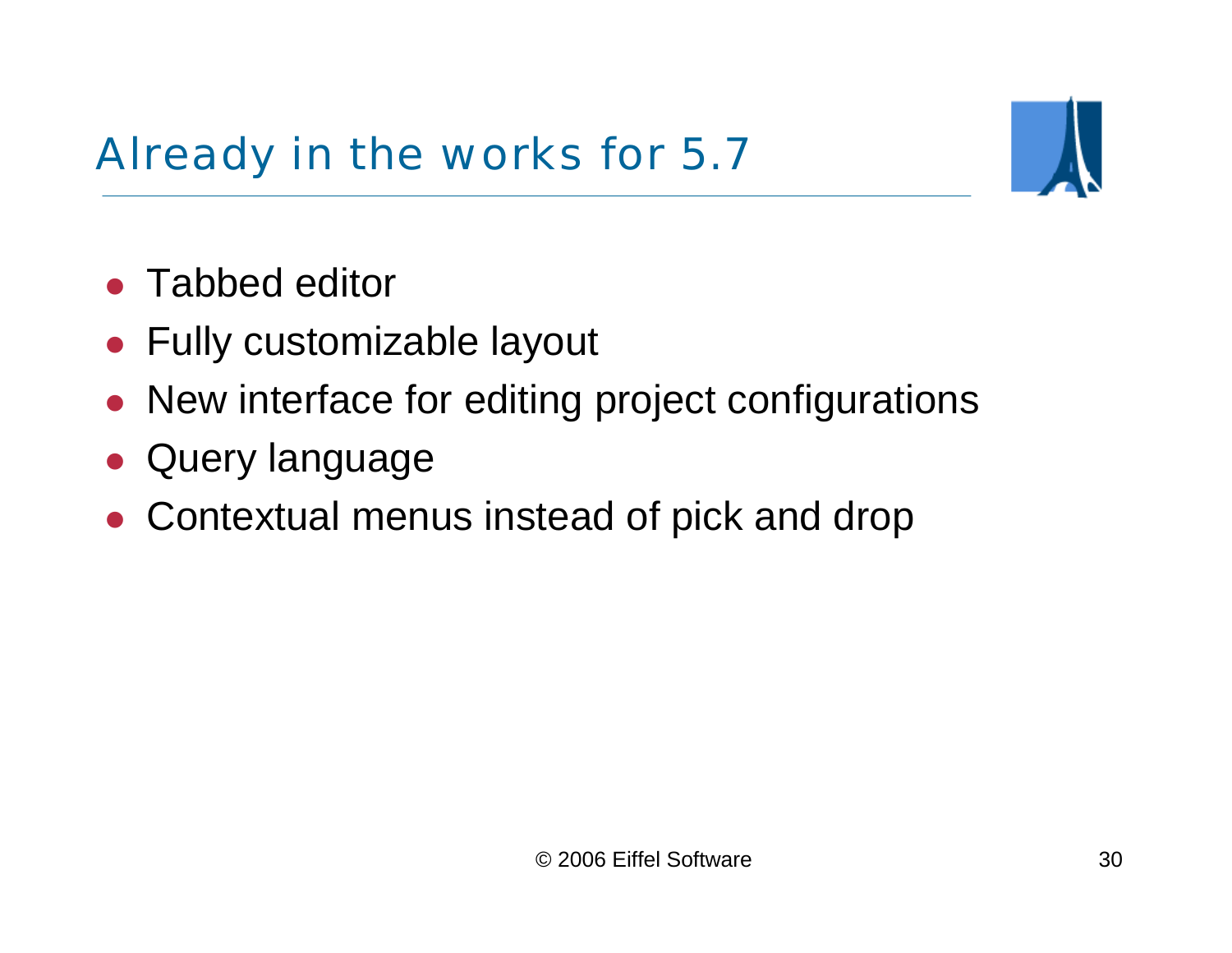

- $\bullet$  Code completion:
	- $\bullet$ Add stub routines for inherited deferred routines
	- $\bullet$  Add preconditions to a routine by analyzing preconditions of routines used
	- Add predefined code snipet
- Add new type of refactoring
- $\bullet$  New wizards to create classes (e.g. if it is a Vision2 window, then add vision2 library automatically to project configuration)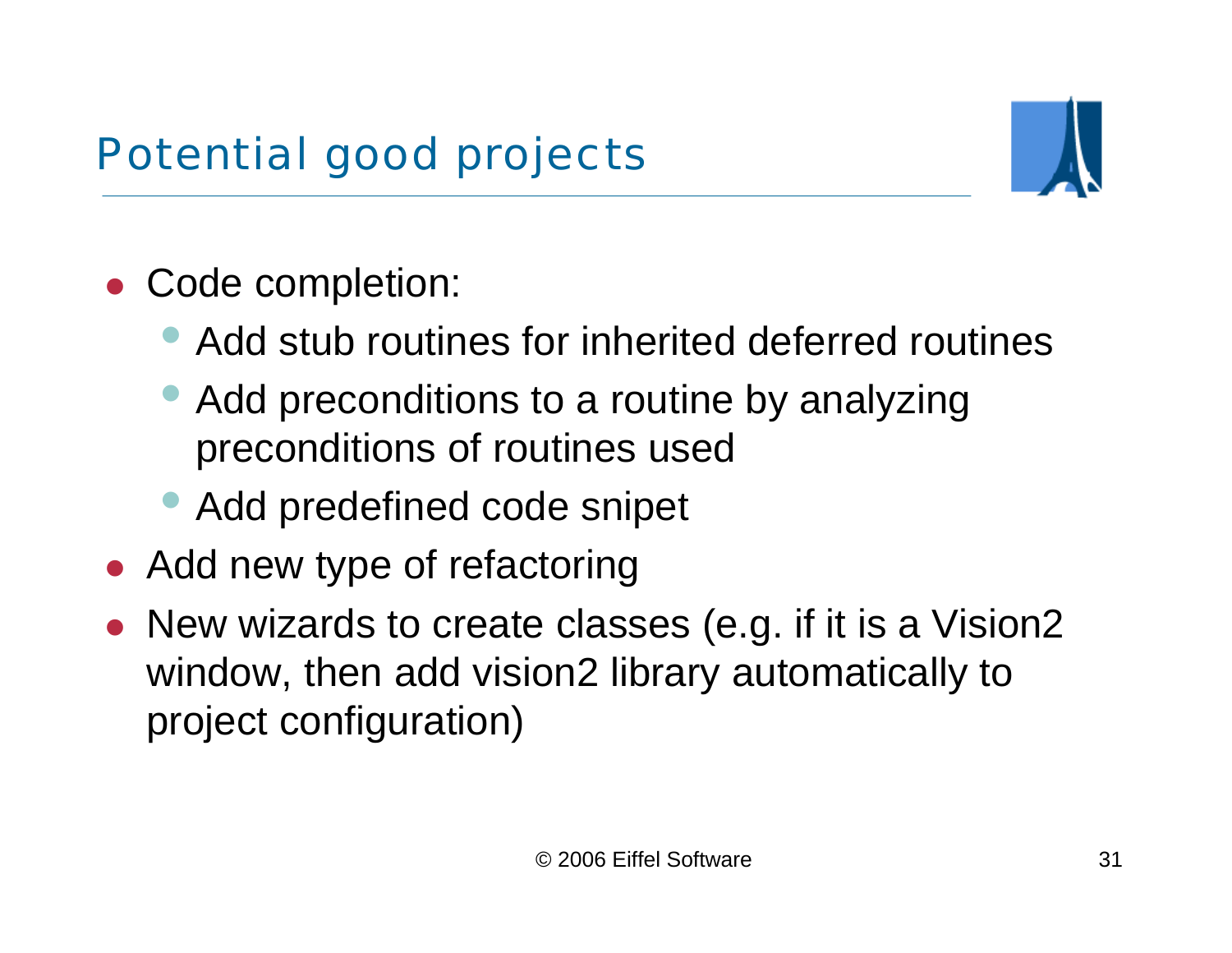

- Tooltip in editor for both showing routines contract and attribute/local/argument value when debugging
- Redo error and warning reporting
- $\bullet$ Detect syntax and semantics errors while typing
- Auto-correction facilities
- $\bullet$ Integrate EiffelBuild into EiffelStudio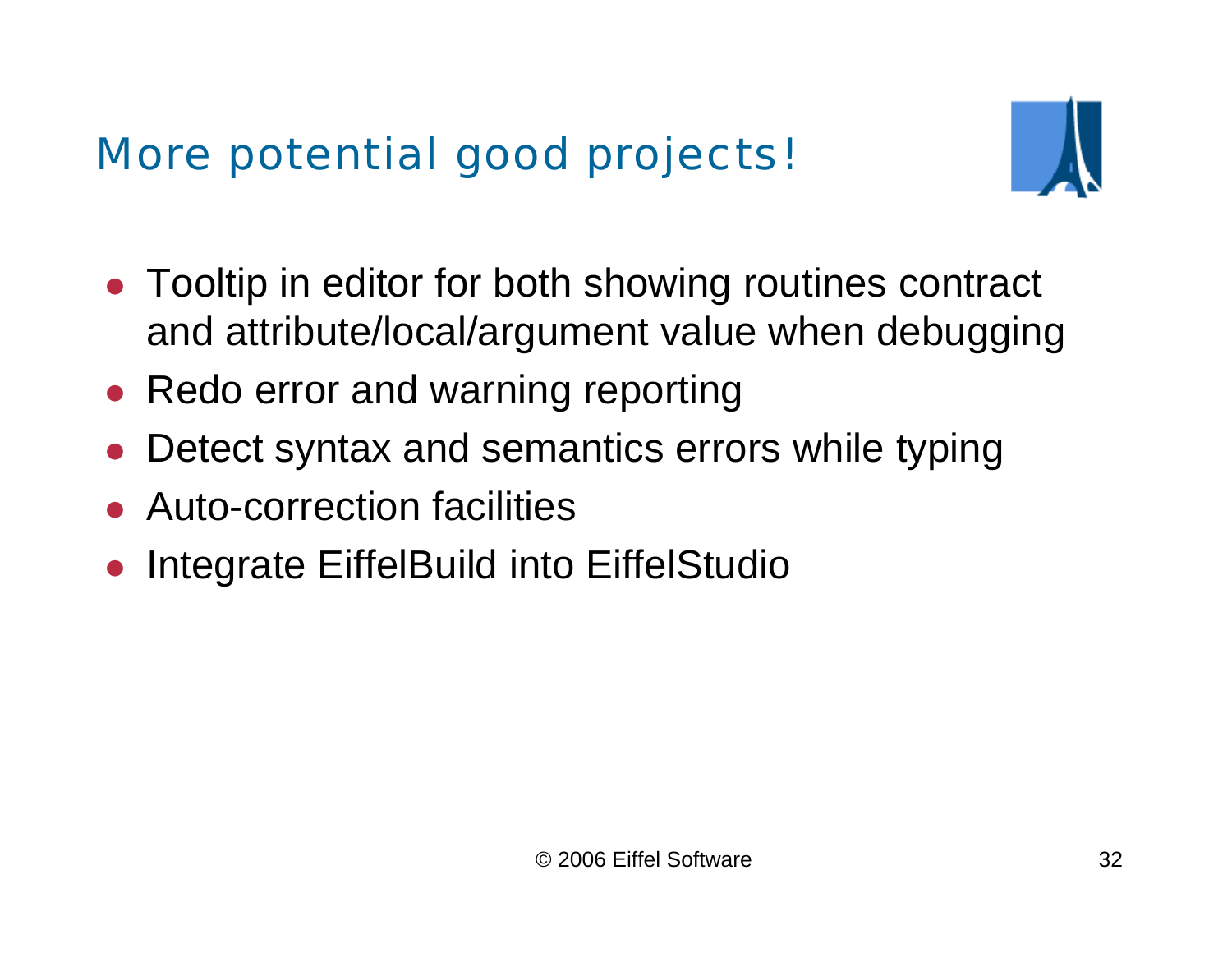#### More!



• See Wiki:

<http://eiffelsoftware.origo.ethz.ch/index.php/Category:Projects>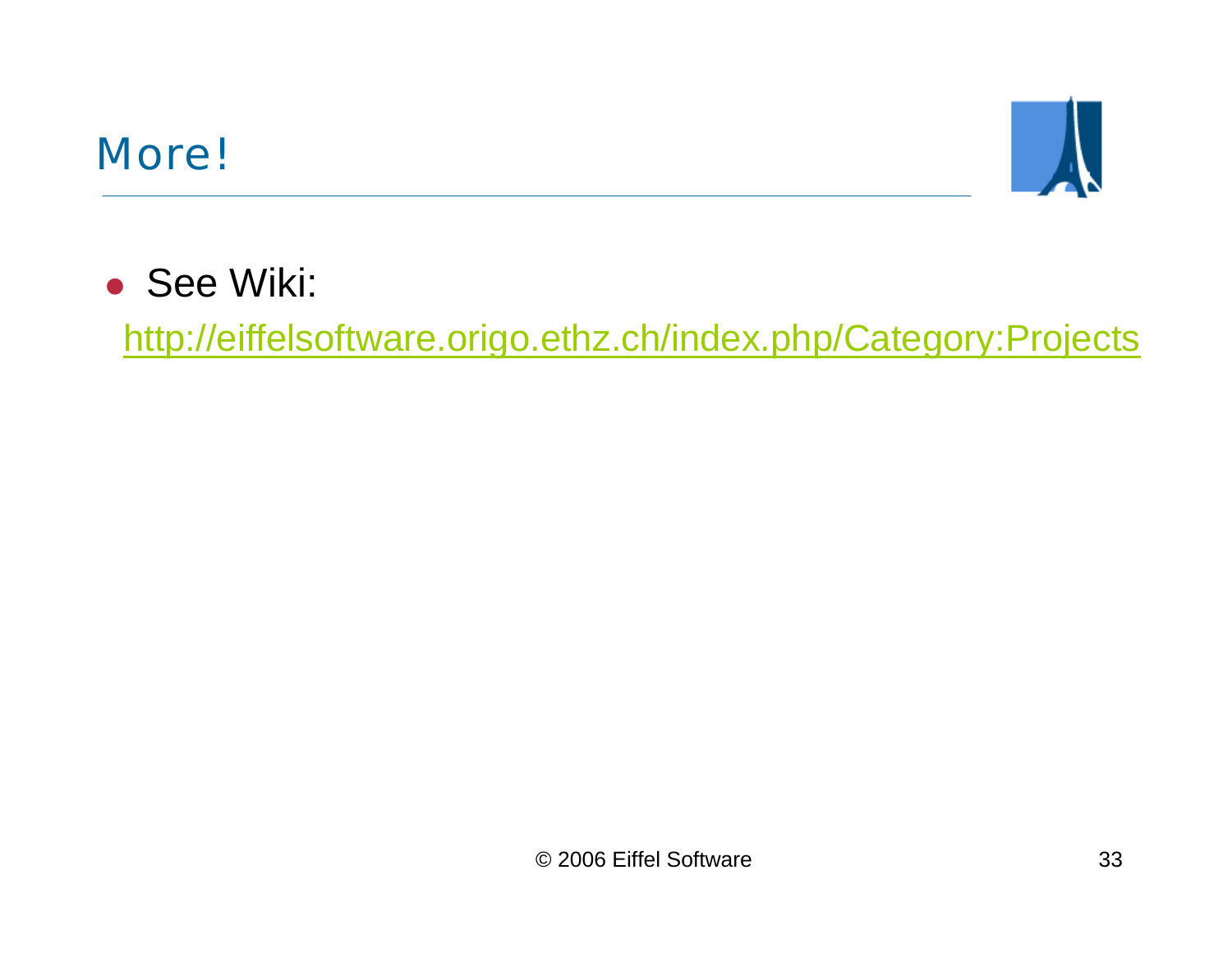# Useful links



- [http://www.eiffel.com](http://www.eiffel.com/)
- [http://docs.eiffel.com](http://docs.eiffel.com/)
- $\bullet$ [http://eiffelsoftware.origo.ethz.ch](http://eiffelsoftware.origo.ethz.ch/)
- <https://eiffelsoftware.origo.ethz.ch/svn/es>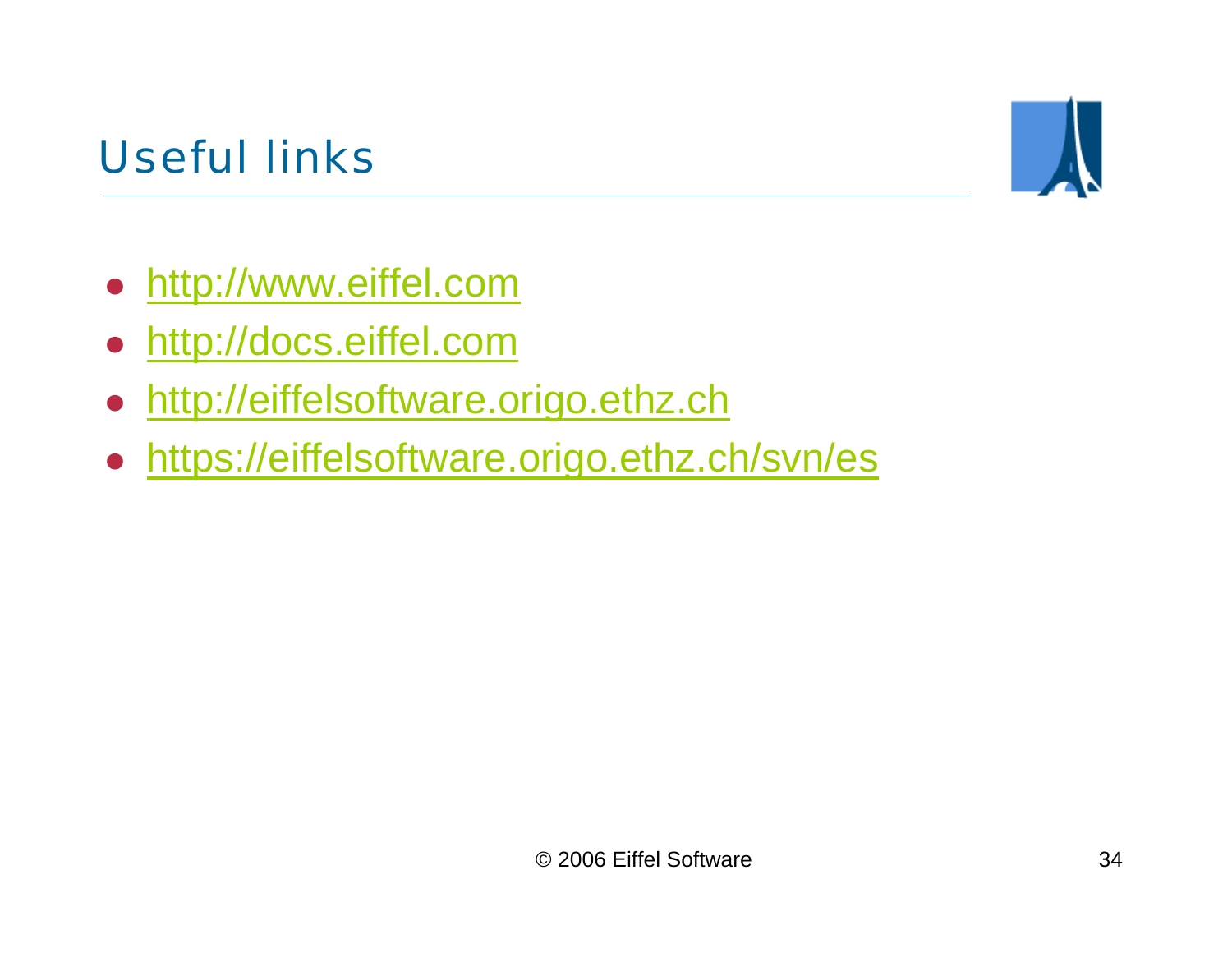



Any questions?